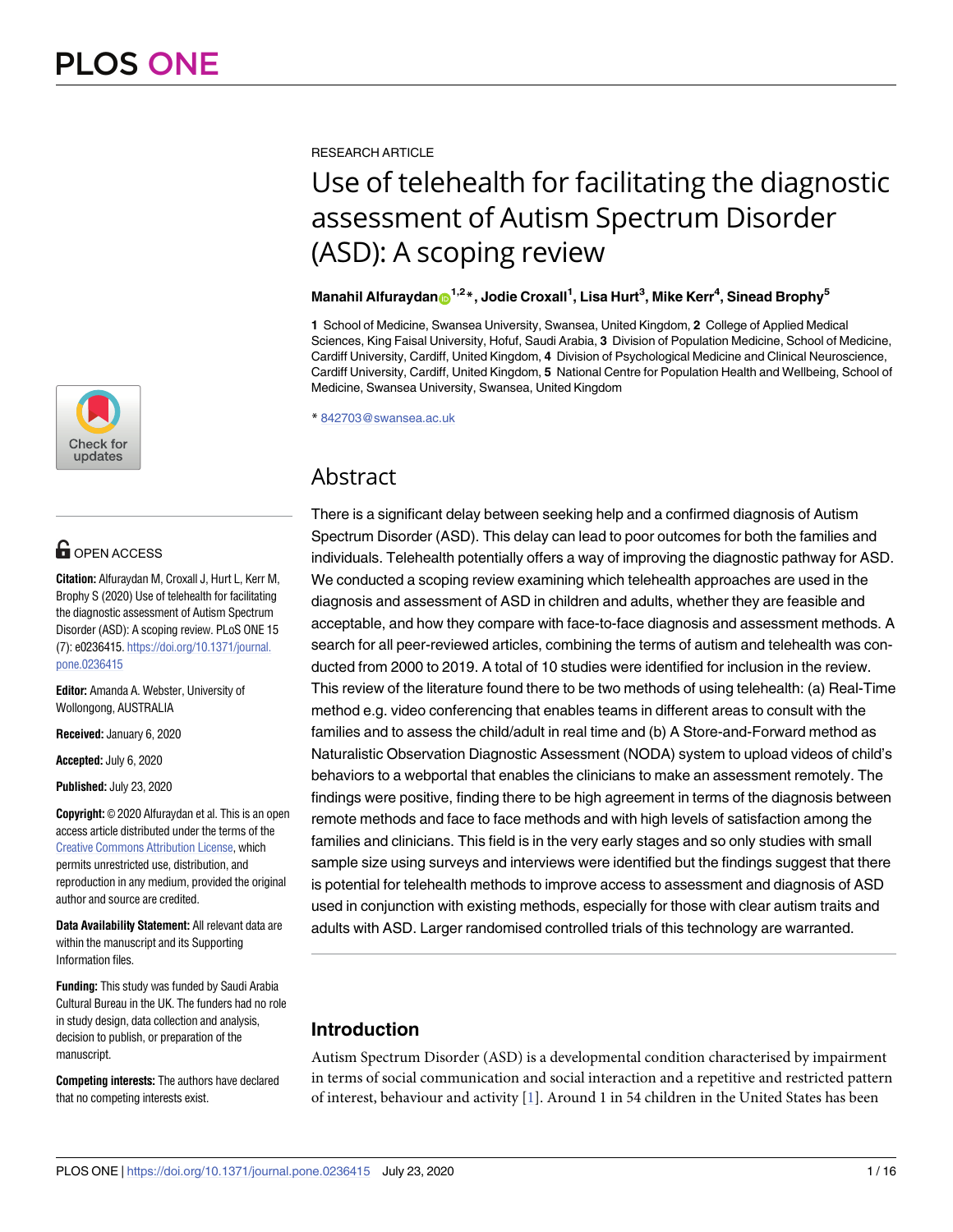<span id="page-1-0"></span>diagnosed with ASD [\[2](#page-12-0)]. In respect of the diagnostic criteria, the latest revision of the Diagnostic and Statistical Manual of Mental Disorders "DSM-5", published in May 2013, approved the umbrella term ASD without any subtypes. It organised the impairments into two domains: difficulties in social communication and social interaction; and restricted and repetitive behaviour, interests, or activities [[1](#page-12-0)]. The diagnosis of ASD may include physical examinations to rule out physical causes of difficulties, speech and language assessment, observation, and a history of the child's development and behaviour, focusing on features consistent with the DSM-5 criteria [\[3,](#page-12-0) [4](#page-12-0)]. Commonly used tools to aid diagnosis include the Autism Diagnostic Interview–Revised (ADI-R) and Autism Diagnostic Observation Schedule (ADOS-2) [[4](#page-12-0)]. The ADI-R is a semi-structured interview that is conducted by clinician with a parent/carer who is familiar with developmental history as well as child' current behaviour [[5\]](#page-12-0). The ADOS-2 has 5 modules which involve 40–60 minute protocols of activities that are based on playing, communication and social interactions [\[6\]](#page-12-0).

Research reports a delay of approximately 20 months to 5 years between seeking help and a confirmed diagnosis of ASD  $[7-10]$  $[7-10]$  $[7-10]$ . This may result in delayed access to early intervention services, which are critical for positive outcomes  $[11–15]$  $[11–15]$ . The long wait times also cause stress to individuals and families [\[7](#page-12-0), [16](#page-13-0)]. Some of the reasons for the delays in diagnosis include the shortage of healthcare professionals [\[17\]](#page-13-0) and several specialist and treatment appointments are often needed to make a diagnosis. Multiple meetings with a variety of professionals in different locations can also be very stressful for individuals who might later be diagnosed with ASD. This is as people with ASD are very sensitive to changes in their situations and excessively reliant on routines [\[1](#page-12-0)]. Some families have to travel long distances to access these services [\[18\]](#page-13-0). This is not only a cost to the family but also to the specialist healthcare teams who travel to reach different areas. Recent research found that healthcare and educational systems work independent from each other with little crossover of activity [\[19\]](#page-13-0), therefore it may be difficult to get multi-disciplinary teams together, especially when they span different disciplines.

Overall, there seems to be some evidence to indicate that parents of children with ASD and adults face difficulties in getting ASD diagnosis. Therefore, more information is needed as to how to improve diagnostic services to address the well-being of the child and improve the experiences of the parents and adults with ASD. Telehealth can provide help and support to populations with specific health and well-being needs. Telehealth is identified as a "mechanism that enables individuals to receive professional services and support at a distance" [20 p.2953]. This may involve a Real-Time or Store-and-Forward methods. Real-Time interaction allows patient to communicate in real time with a health care provider. Videoconferencing is viewed a main form of Real-Time communication for telehealth programs. While, Store-and-Forward interaction does not depend on the concurrent presence of parties (e.g. healthcare provider and patient) [\[21\]](#page-13-0).

Telehealth may have advantages over traditional face-to-face approaches, including improving access to healthcare services especially for individuals and families living in rural and underserved areas [\[22](#page-13-0)]. There is growing evidence to suggest that telehealth approaches could decrease providers' and patients' costs (e.g. travel time, transportation expenses, missed work) and increase coverage area to providers [\[23,](#page-13-0) [24,](#page-13-0) [25\]](#page-13-0). Users of such programs can also interact directly with clinicians as well as with instructional content via video, email and apps systems [\[26,](#page-13-0) [27\]](#page-13-0). By offering families with a chance to play an important role in the child's development, telehealth technology could expedite diagnostic process and early intervention services [\[26,](#page-13-0) [28\]](#page-13-0). However, limited access to the required technologies such as computers and mobile phones could hamper the widespread use of telehealth [\[29\]](#page-13-0). In prior telehealth evaluations for children with ASD, parents required good internet access [\[20,](#page-13-0) [26,](#page-13-0) [30\]](#page-13-0). Such access could be challenging for some communities. Especially, individuals in rural and underserved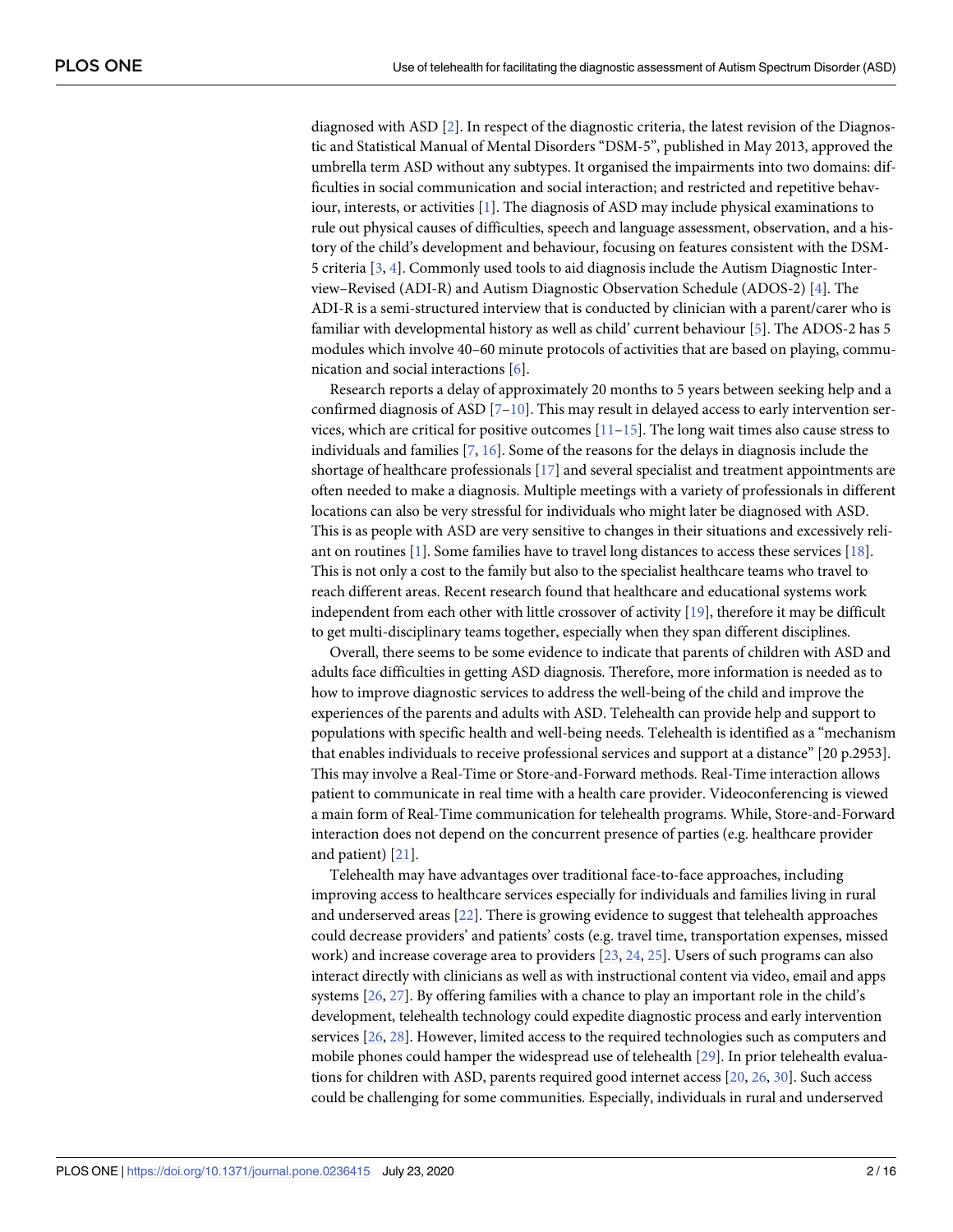<span id="page-2-0"></span>areas may be disadvantaged by lack of mobile coverage [\[31\]](#page-14-0). Slow internet speed, poor quality and unreliable connectivity problems may result in frustration and unwillingness to use telehealth approaches among families and adults with ASD [\[29\]](#page-13-0). Some families have concerns that children may change their behaviours if they know they are observed distantly [[28](#page-13-0), [32](#page-14-0)]. A further challenge to the use of telehealth seems to be lack of skills and confidence in using technology among some individuals [[31](#page-14-0)]. Reluctance of service providers is also considered as one of the barriers. Limited experience with remote communication systems and concerns about interactions with adults, children and their families have been revealed as potential reasons for their reluctance [[32](#page-14-0), [33](#page-14-0)].

The previous literature reported that telehealth is currently used by numerous clinical applications with positive results, such as tele-radiology [[34](#page-14-0)], tele-cardiology [\[35\]](#page-14-0), and looking into the condition of home-based patients with diabetes and hypertension [[21](#page-13-0)] as well as tele-mental health services [\[36\]](#page-14-0). Prior studies also showed that telehealth may be a promising means to facilitate providing a diagnosis in different conditions. For instance, in establishing a diagnosis of dementia, it has been found that telehealth was as accurate as a face to face clinical examination with a high degree of satisfaction correlated with using telehealth [\[37\]](#page-14-0). The research also demonstrates that using telemedicine for a congenital heart disease diagnosis is both accurate and safe [[38](#page-14-0)]. Furthermore, telehealth using slit lamp images was suggested to be reliable and accurate method for diagnosis eye problems in accident and emergency departments [\[39\]](#page-14-0).

Because of the benefits these systems deliver, the notion was moved to the world of ASD [[40](#page-14-0)]. The position of telehealth in the field of ASD is small but growing. Telehealth approaches have recently been explored as a way of supporting the delivery of a range of services for people with ASD and their families. Telehealth might be used to improve individuals' access to behavioural intervention services. Several studies used telehealth to coach parents of children with ASD in order to conduct behavioural assessments such as functional analyses (FA), functional communication training (FCT) via the use of videoconferencing, either parents and their child located at regional clinic, home or school  $[41-47]$ . The findings suggested that parents can successfully conduct FA and FCT through telehealth when behaviour analyst offer consultation remotely. It has also been found reductions in problem behaviour of children. For example, Wacker et al. [\[46\]](#page-14-0) found the average reduction in problem behaviour was 93.5%. Similarly, Lindgren et al. [\[41\]](#page-14-0) revealed that problem behaviour was decreased by an average of 90%. It has also been demonstrated the preliminary efficacy of telehealth-delivered parent mediated interventions that are intended to increase parent knowledge and the use of ASD behavioural intervention strategies with the child in their daily life. Several studies suggested that use of telehealth program, combining web-based instructional content with weekly video-conferencing coaching sessions may support parental learning and improve child's social communication skills [\[20,](#page-13-0) [26](#page-13-0), [30,](#page-13-0) [48,](#page-14-0) [49](#page-14-0)]. Parents also indicated that such systems were effective, acceptable and useable.

Findings from these studies provide initial evidence for the feasibility, acceptability and effectiveness of telehealth technologies to serve as models for delivering parental training to support conducting the behavioural interventions and helping parents understand and use intervention practices in their daily interaction with children. Given this success, it is possible that telehealth may also be useful in improving the diagnostic pathway of ASD.

So far, very limited research has been conducted in the literature regarding the use of telehealth in ASD. For example, a review by Boisvert et al. [\[50\]](#page-14-0) included only the studies that used telepractice directly to individuals with ASD, but did not include studies that involved others such as parents of children with ASD. Other previous reviews [\[51,](#page-15-0) [52\]](#page-15-0) have focused on studies that centred around the use of telehealth and Internet-based interventions for parental or caregiver training purposes. However, no previous literature review has examined specifically the use of telehealth to support ASD diagnostic assessment. Our review aims to fill this gap and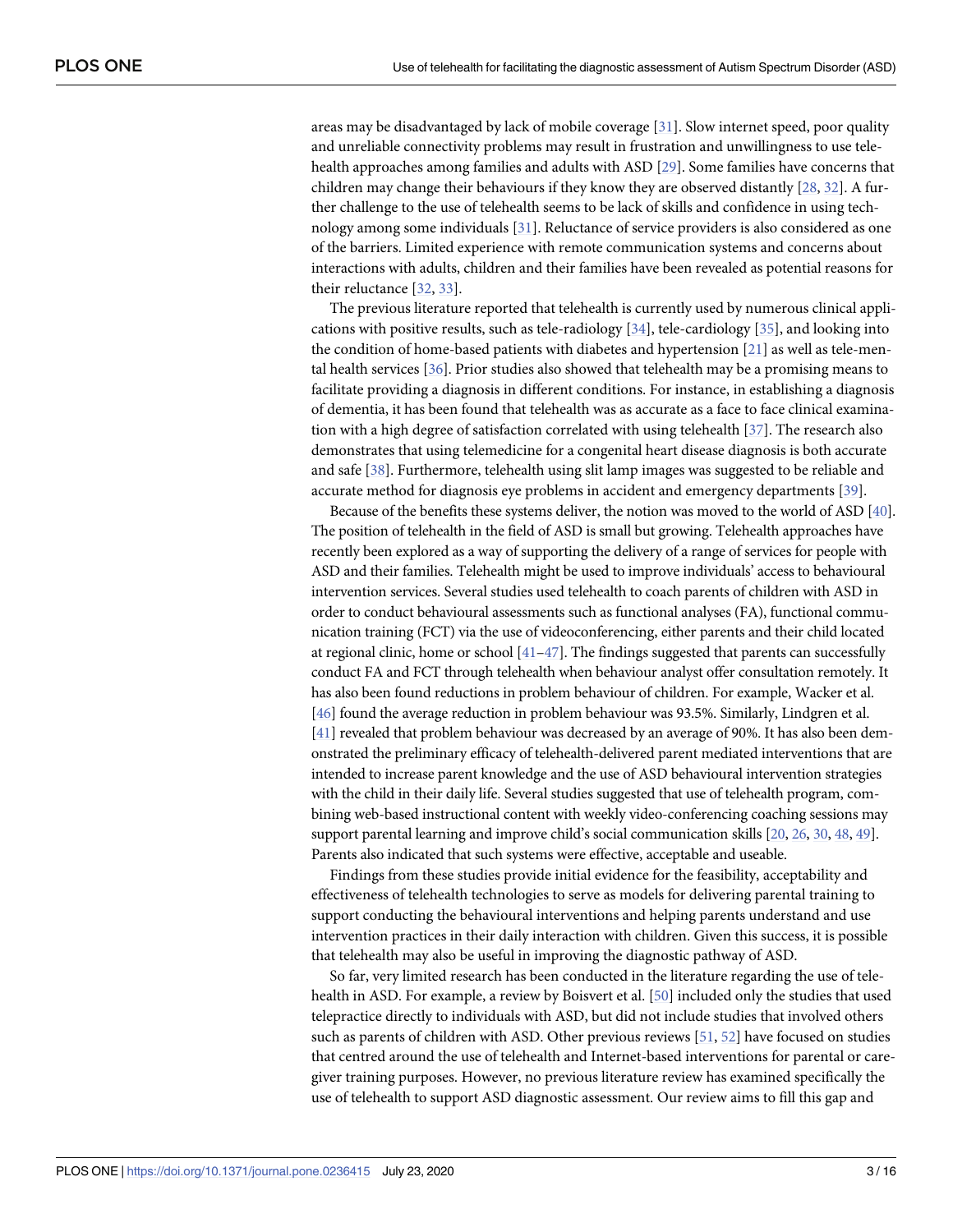<span id="page-3-0"></span>extends prior work by providing a scoping review to examine which telehealth approaches have been used in the diagnosis and assessment of ASD in children and adults, whether they are feasible and acceptable, and how they compare with face-to-face diagnosis and assessment methods. A scoping review was conducted to broadly find out what is known about using telehealth for ASD diagnostic assessment. Contrary to a systematic review which mainly focuses on identifying and appraising the quality of the evidence that is relevant to a particular question/questions [\[53\]](#page-15-0), a scoping review investigates an area of literature more broadly regardless of methodological quality with intention of examining the extent, nature, and range of research activity [\[53,](#page-15-0) [54\]](#page-15-0).

## **Method**

The PRISMA extension for scoping reviews (PRISMA-ScR) checklist was used to ascertain the key items to report for a scoping review (see S1 [Table\)](#page-12-0) [[55](#page-15-0)]. The scoping review was not registred previously.

#### **Search strategy**

The following electronic bibliographic databases were used: MEDLINE, CINAHL Plus with Full text, Business Sources Complete, Web of Science, Scopus and PsycINFO and trail and systematic review databases including Cochrane Library, Health Technology Assessment, Database of Abstracts and Reviews of Effectiveness and NHS Economic Evaluation. Online sources searched included guidelines, government health sites, and ASD related associations. Searches were limited to the English Language from January 2000 to December 2019 inclusive.

The rationale for not including studies prior to 2000 is that telehealth technology was not involved in the ASD field until 2004 [\[40\]](#page-14-0), however the literature search was conducted from January 2000 to make sure that there is no study that could be consistent with our inclusion criteria. The terms for autism were combined with terms for telehealth to identify eligible studies (see [Box](#page-4-0) 1 an example of a full search in Medline).

#### **Inclusion and exclusion criteria**

Inclusion criteria specified that studies should involve telehealth technology and should report outcomes (not merely describe a service). We define the telehealth technology as any technology that provides ASD diagnostic assessment services at a distance. In respect of the outcomes, as this review is comprehensive, we are considering all of the outcomes that are reported when telehealth has been used in the diagnosis and assessment of ASD in children and adults, e.g. the feasibility and acceptability of telehealth approaches in the diagnosis and assessment of ASD, as well as the accuracy of remote diagnosis compared with in-person methods. As this is a developing field, we included all study designs to fully understand the current state of the literature. Only primary studies were included. The study population was anyone going through an ASD diagnosis process with any kind of healthcare practitioner. Any study that considered only technical issues, editorials or opinions or those concerned with medical education were excluded. In studies of children (younger than 18 years old), information was usually reported by parents/carers, and in studies of adults (18 years old and older), the information could be given by the adults themselves or their carers.

#### **Data extraction and synthesis**

Articles, abstracts or titles identified from the search strategy were reviewed by MA to determine if they met the inclusion criteria. In cases where the eligibility of the study was unclear, it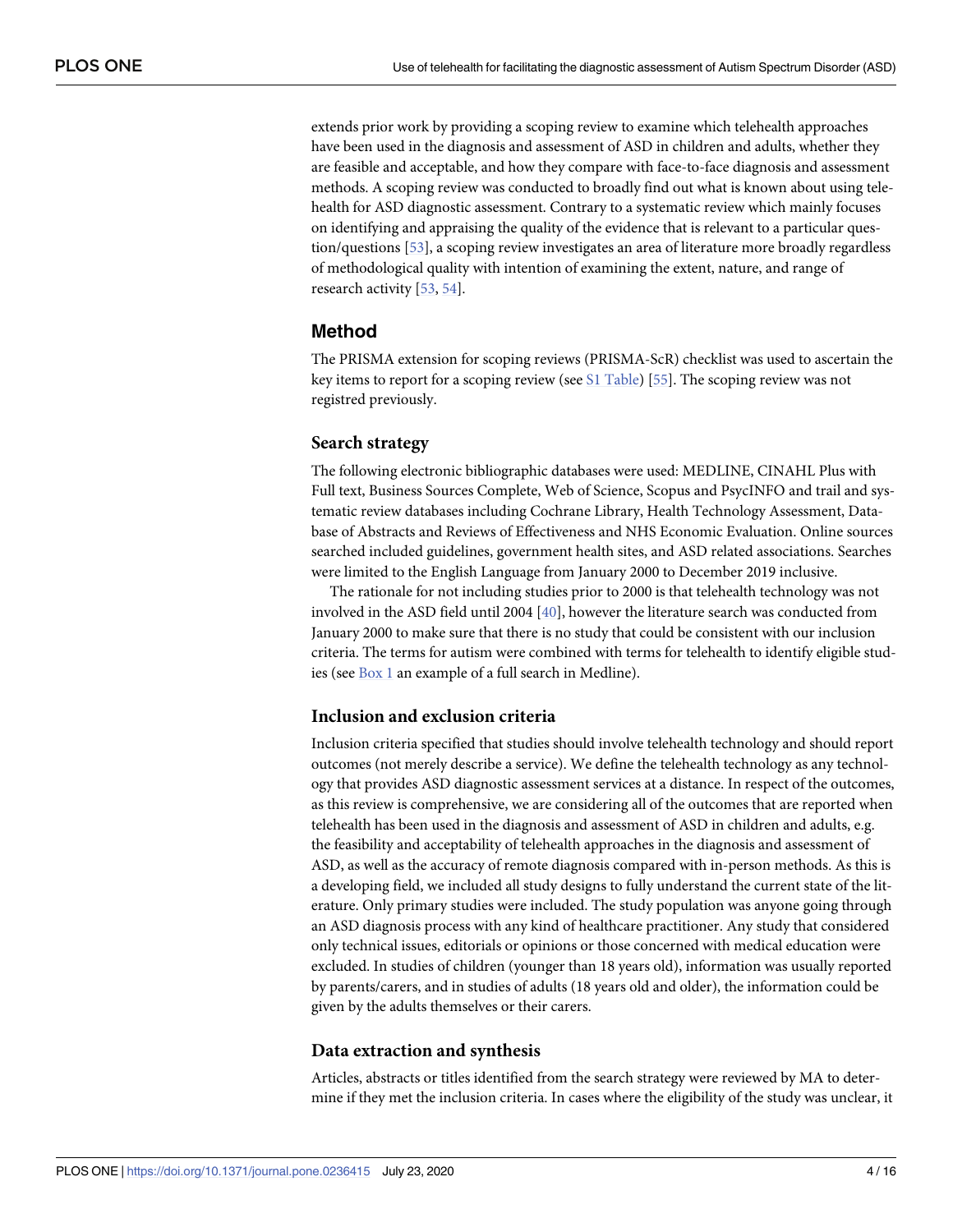## <span id="page-4-0"></span>Box 1. Example of search strategy used in MEDLINE database.

"Autism Spectrum Disorder" OR "Autistic Disorder" OR autis\* OR asperger\* OR ASD OR neurodevelopmental disabilit<sup>\*</sup> OR developmental disorder<sup>\*</sup> OR Pervasive developmental disorder

AND

telemedicine OR telehealth OR telemonitoring OR ehealth OR mhealth OR m-health OR Telepractice OR Teletherapy OR Telecare OR Telediagnostic OR Teleconference OR Teleassessment OR videoconf<sup>\*</sup> OR mobile tech<sup>\*</sup> OR mobile app<sup>\*</sup> OR web portal OR internet OR web-based OR web-delivered OR Web conference OR online OR Skypeß OR iChatß

AND

diagnos\* OR screen\* OR assess\* OR identif\*

Limits: from January 2000 to December 2019, English Language.

Results: 774 studies

was reviewed by a second reviewer (SB or JC). The full texts were retrieved and reviewed in full by two independent researchers (MA, SB or JC). There was no disagreement in terms of agreement and a third person did not need to adjudicate. Author, year of publication, country, participant characteristics, study design, technology utilised, services delivered, and outcomes were extracted for each paper using a standard form in Excel.

#### **Quality assessment**

Independent assessment of the methodological quality was conducted by two authors (MA, SB or JC) for included studies. In case of differences, consensus was reached by discussion or through consulting (SB or JC). The National Heart, Lung, and Blood Institute (NHLBI) Quality Assessment for Observational Cohort and Cross-Sectional Studies tool [\[56\]](#page-15-0) was used for five studies  $[9, 59, 60, 61, 63]$  $[9, 59, 60, 61, 63]$  $[9, 59, 60, 61, 63]$  $[9, 59, 60, 61, 63]$  $[9, 59, 60, 61, 63]$  $[9, 59, 60, 61, 63]$  $[9, 59, 60, 61, 63]$  $[9, 59, 60, 61, 63]$  $[9, 59, 60, 61, 63]$  $[9, 59, 60, 61, 63]$  $[9, 59, 60, 61, 63]$ . The items of the tool were evaluated by using "yes", "no", "not applicable", "cannot determine", or "not reported". This was used to guide the overall rating for the quality of each study as "good", "fair", or "poor". The Diagnostic research Critical Appraisal Skills Program (CASP) tool [\[57\]](#page-15-0) was also used for four studies [[15](#page-13-0), [22](#page-13-0), [58](#page-15-0), [62](#page-15-0)] and Qualitative research Critical Appraisal Skills Program (CASP) tool [[57](#page-15-0)] for one study [\[28\]](#page-13-0). The items of the tools were assessed by using "yes", "no", or "cannot tell". As there are no quality scores in CASP tool, we have decided to use the same quality scores of NHILBI quality assessment tools ("good", "fair", or "poor") [\[56\]](#page-15-0) for each study.

#### **Results**

#### **Study characteristics**

A total of 3698 articles were identified using the search strategy, of which 124 were selected for abstract screening based on title screening. Of these, 37 were selected for full text review and 10 papers were selected for inclusion in the review and data extraction ([Fig](#page-5-0) 1). The studies that were rejected had mainly examined treatment of ASD using telehealth rather than diagnosis.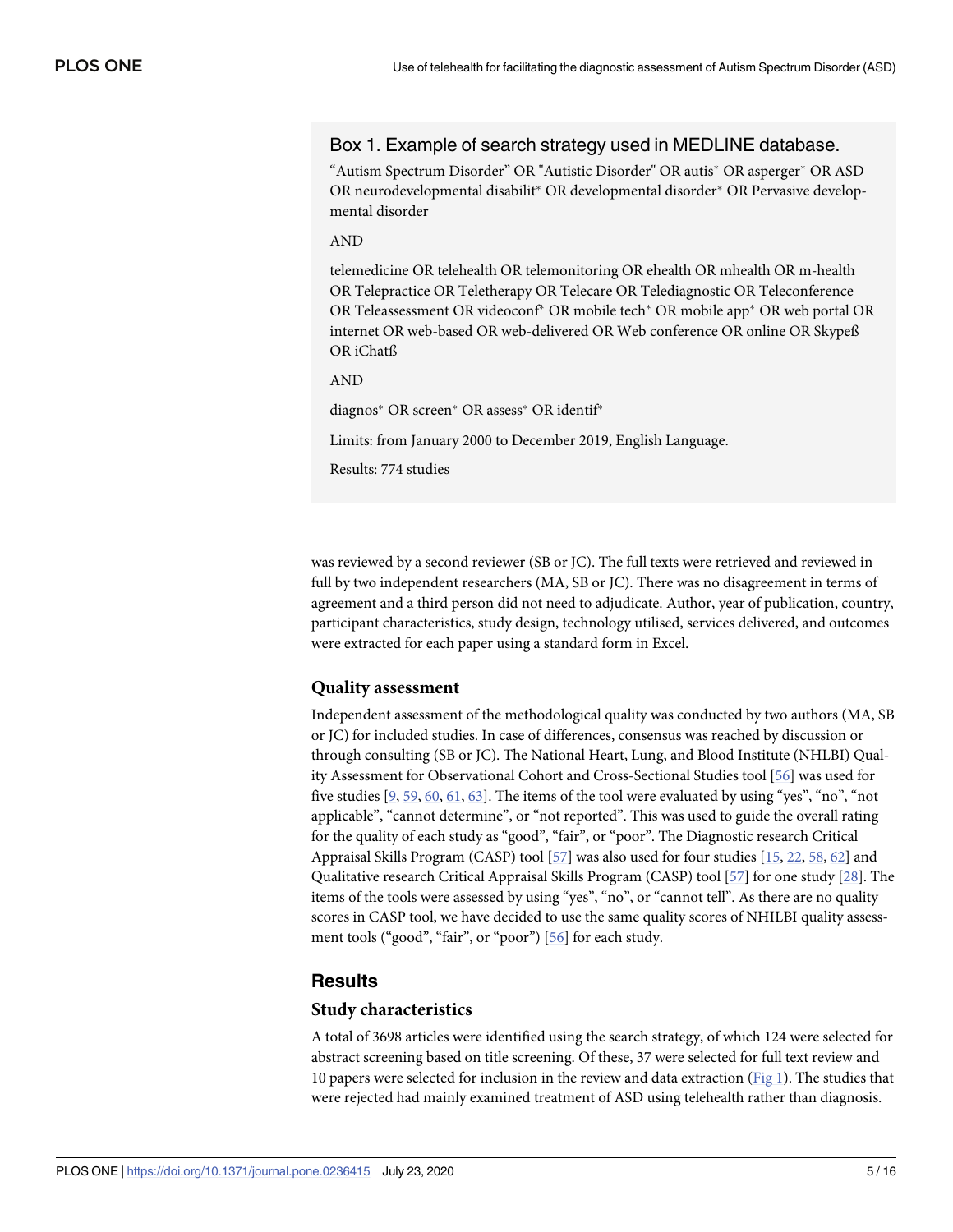<span id="page-5-0"></span>

**[Fig](#page-4-0) 1. Flowchart of study selection process.**

<https://doi.org/10.1371/journal.pone.0236415.g001>

In addition, studies that were reviews, clinical letters, or including a non ASD population or not using telehealth technologies were rejected. All 10 studies were based in the USA and published between 2013 and 2018 [\(Table](#page-6-0) 1). There were 5 independent research teams as 3 papers were by Reese et al. [[22](#page-13-0), [58](#page-15-0), [59](#page-15-0)], 2 were by Nazeen et al. [\[9,](#page-13-0) [28\]](#page-13-0), 2 were with Parmanto and team  $[60, 61]$  $[60, 61]$  $[60, 61]$ , 2 were with Juarez and team  $[62, 63]$  $[62, 63]$  $[62, 63]$  $[62, 63]$  $[62, 63]$  and one study was by Smith et al.  $[15]$  $[15]$  $[15]$ . A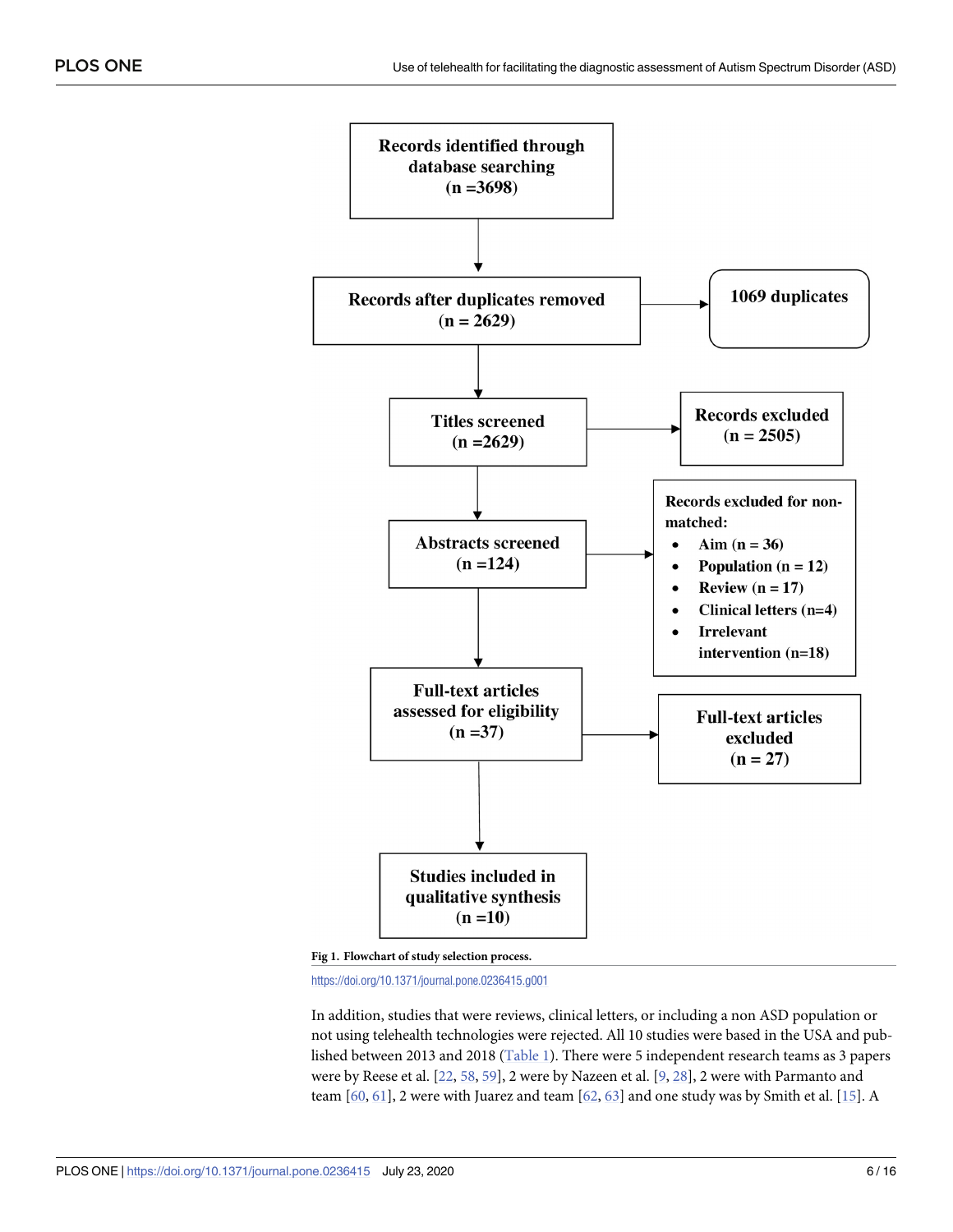#### <span id="page-6-0"></span>**[Table](#page-5-0) 1. Summary of study characteristics.**

| Author, year                                | Country    | <b>Participants Characteristics</b>                                                                                                                                                                                                                                                                                                                                                                           | Study design                                                     | <b>Technology utilized</b>                                                                                                          | Service delivered                                                                    | Outcomes                                                                                                                                                                                                                                                                  |
|---------------------------------------------|------------|---------------------------------------------------------------------------------------------------------------------------------------------------------------------------------------------------------------------------------------------------------------------------------------------------------------------------------------------------------------------------------------------------------------|------------------------------------------------------------------|-------------------------------------------------------------------------------------------------------------------------------------|--------------------------------------------------------------------------------------|---------------------------------------------------------------------------------------------------------------------------------------------------------------------------------------------------------------------------------------------------------------------------|
| Nazneen<br>et al., 2015<br>28               | <b>USA</b> | 43 parents, 51 target children<br>and their siblings, and 10<br>diagnosticians. Children were<br>between the ages of 18 months<br>and 6 years, 11 months.                                                                                                                                                                                                                                                     | Qualitative study<br>Interview                                   | <b>NODA</b>                                                                                                                         | Remote ASD<br>diagnosis                                                              | Parents and diagnosticians<br>found that NODA is easy to use<br>and effective approach to<br>address the obstacles to autism<br>diagnosis. They reported<br>possible barriers such as privacy<br>concerns and reactivity of<br>behavior.                                  |
| Nazneen<br>et al., 2015<br>$\left[9\right]$ | USA        | Stage 1: one-on-one<br>interview: 7 parents of<br>children with autism and 11<br>clinicians. Stage 2: iterative<br>development: 8 families, 18<br>children and their siblings<br>Stage3: in-field evaluation: 4<br>families with at least 1 child<br>with previous ASD diagnosis<br>and 1 family with a typically<br>developing child and 2<br>diagnosticians. Children were<br>between 2 and 6 years of age. | Pilot study<br>Interview,<br>development, and<br>evalution.      | <b>NODA</b>                                                                                                                         | Remote ASD<br>diagnosis                                                              | Parents can easily record videos<br>of their children behaviors. The<br>clinical validity ratings of the<br>collected videos were 96%. For 4<br>out of 5 children were remotely<br>diagnosed by both<br>diagnosticians that matched<br>with the child's actual diagnosis. |
| Smith et al.,<br>$2016$ [15]                | USA        | 40 families seeking an ASD<br>assessment for their children<br>and 11 families of typically<br>developing children. Children<br>were between the ages of 18<br>months and 6 years 11 months                                                                                                                                                                                                                   | Diagnostic<br>accuracy study (In-<br>person assessment/<br>NODA) | <b>NODA</b>                                                                                                                         | ASD remote<br>diagnosis                                                              | There was substantial<br>agreement between NODA and<br>in-person assessment (IPA)                                                                                                                                                                                         |
| Reese et al.,<br>2013 [58]                  | <b>USA</b> | 11 children with autism and 10<br>with an existing diagnosis of<br>developmental delay ( $n = 21$ ).<br>Ages: 3-5 years old.                                                                                                                                                                                                                                                                                  | Pilot study<br>Diagnostic<br>accuracy study                      | Video-conferencing                                                                                                                  | Conducting ASD<br>assessment (ADOS-<br>2 and ADI-R)<br>Diagnosis                     | No significant difference in the<br>diagnostic accuracy, ratings for<br>ADI-R, ADOS observations,<br>and parent satisfaction between<br>IVC and InP conditions.                                                                                                           |
| Reese, et al.,<br>2015 [22]                 | USA        | 17 families of young children<br>requesting an evaluation for<br>ASD. Ages:2.5-6 years old.                                                                                                                                                                                                                                                                                                                   | Diagnostic<br>accuracy study                                     | Video-conferencing                                                                                                                  | Conducting ASD<br>assessment (ADOS-<br>2 and ADI-R)<br>Diagnosis                     | Results revealed excellent<br>interrater agreement on<br>diagnoses between clinicians in<br>the VC setting and<br>interdisciplinary assessment<br>team.                                                                                                                   |
| Reese, et al.,<br>2015 [59]                 | USA        | 370 families                                                                                                                                                                                                                                                                                                                                                                                                  | Retrospective study                                              | ISUT                                                                                                                                | Examining<br>telehealth's impact<br>on families' access<br>to diagnostic<br>services | ISUT provided families<br>increased access to diagnostic<br>services.                                                                                                                                                                                                     |
| Parmanto<br>et al., 2013<br>60              | <b>USA</b> | 5 clinicians 10 adults with<br>disability Age: 17 years old                                                                                                                                                                                                                                                                                                                                                   | Case study                                                       | Videoconferencing                                                                                                                   | Remote assessment<br>of adults with ASD<br>(ADOS Module 4)                           | The patients were satisfied with<br>the developed telehealth system<br>and provided feedback that it<br>was easy to use                                                                                                                                                   |
| (Schutte<br>et al., 2015)<br>[61]           | <b>USA</b> | 23 adults with an ASD<br>diagnosis. Ages: 22 years old                                                                                                                                                                                                                                                                                                                                                        | Within-subject<br>crossover study.<br>Questionnaire.             | Versatile and Integrated<br>System for Tele-<br>rehabilitation (VISYTER). It<br>consists of<br>videoconferencing and web<br>portal. | Remote assessment<br>of adults with ASD<br>(ADOS Module 4)                           | Participant satisfaction was<br>high. It demonstrated that an<br>adult autism assessment can be<br>administered distantly with high<br>levels of reliability.                                                                                                             |

(*Continued*)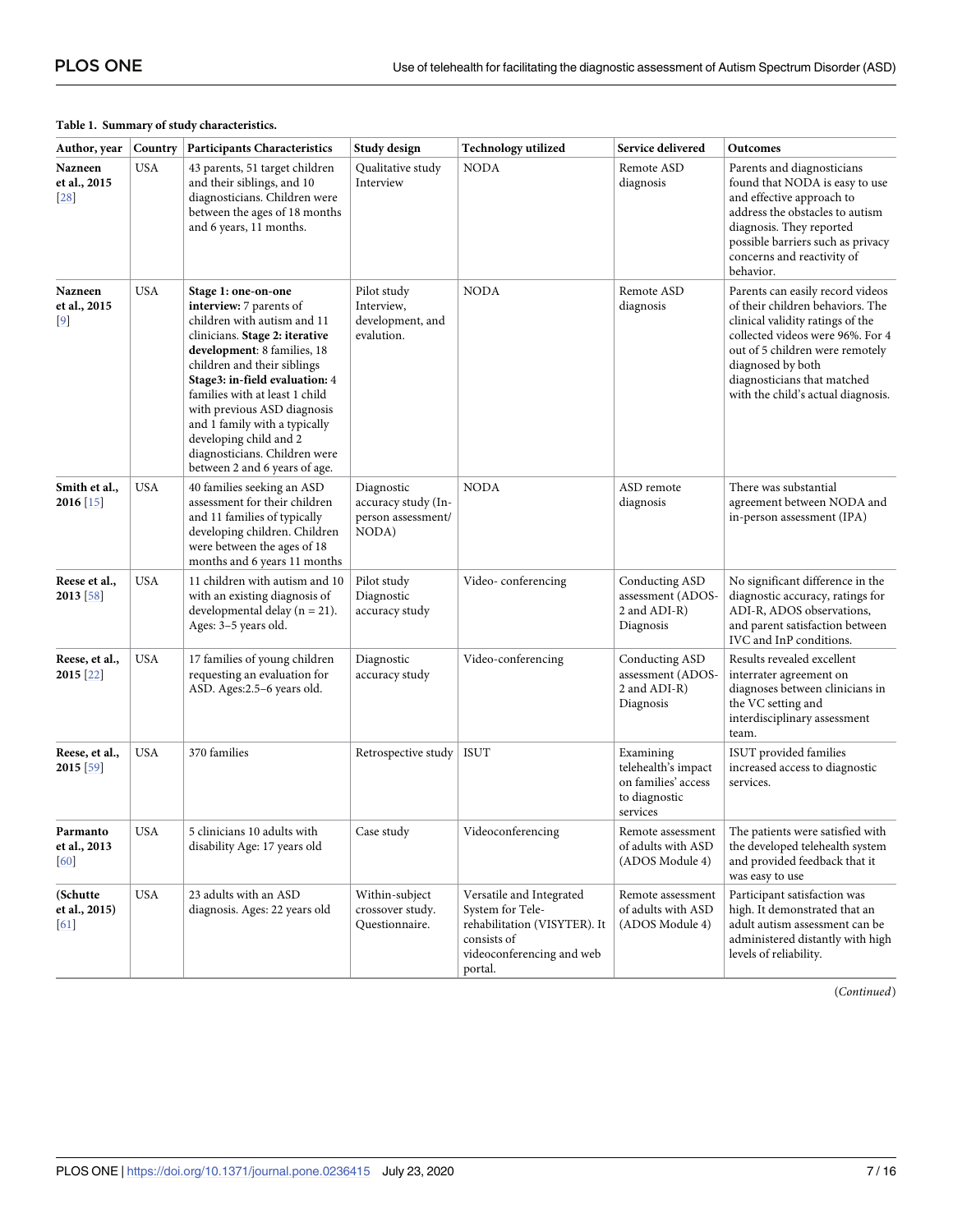| Author, year                                           | Country    | <b>Participants Characteristics</b>                                                                                                                                                                        | Study design                                                                       | Technology utilized | Service delivered                                 | <b>Outcomes</b>                                                                                                                                                                                                                                                                                                            |
|--------------------------------------------------------|------------|------------------------------------------------------------------------------------------------------------------------------------------------------------------------------------------------------------|------------------------------------------------------------------------------------|---------------------|---------------------------------------------------|----------------------------------------------------------------------------------------------------------------------------------------------------------------------------------------------------------------------------------------------------------------------------------------------------------------------------|
| Juarez et al.,<br>$2018$ [62]                          | <b>USA</b> | Study1: 20 children and their<br>caregivers (16 boys, 4 girls)<br>Ages: between 20 and 34<br>months. Study2: 45 children<br>and their caregivers (35 boys,<br>10 girls) Ages: between 19 and<br>32 months. | <b>Study1:</b> Diagnostic<br>accuracy study<br><b>Study2: Feasibility</b><br>study | Video-conferencing  | ASD remote<br>diagnosis                           | <b>Study1:</b> all of the children<br>$(n = 15)$ who received ASD<br>diagnosis via telehealth were<br>confirmed by face to face<br>assessment. Study2: clinicians<br>were satisfied with the<br>telemedicine in 80% of cases<br>$(n = 36)$ but would rather to<br>assess a child in person 24% of<br>the time $(n = 11)$ . |
| <b>Stainbrook</b><br>et al., 2018<br>$\left[63\right]$ | <b>USA</b> | 63 families                                                                                                                                                                                                | Retrospective study                                                                | Video-conferencing  | Measuring<br>Telediagnosis<br>impact on referrals | Telemedicine diagnostic<br>consultation may positively<br>impact referrals for diagnostic<br>evaluation                                                                                                                                                                                                                    |

#### **Table 1.** (Continued)

ASD = Autism Spectrum Disorder, USA = United States of America, NODA = Naturalistic Observation Diagnostic Assessment, ADOS = Autism Diagnostic Observation Schedule, ADOS-2 = Autism Diagnostic Observation Schedule, Second Edition, ADI-R = Autism Diagnostic Interview–Revised, IVC = Interactive Videoconferencing, ISUT = Integrated System Using Telemedicine, VISYTER = Versatile and Integrated System for Tele-rehabilitation.

<https://doi.org/10.1371/journal.pone.0236415.t001>

total of 997 people participated across the 10 papers and of these 629 were parents, 291 were children (with ASD) 33 were adults (with ASD) and 44 were clinicians.

#### **Quality assessment**

Quality assessment tools from the NHLBI and CASP were used to assess the methodological quality of the included studies. The overall quality was rated as good, fair, or poor. Eight studies were rated as "fair" quality [\[9](#page-13-0), [15](#page-13-0), [22](#page-13-0), [58](#page-15-0), [59](#page-15-0), [61](#page-15-0), [62,](#page-15-0) [63\]](#page-15-0). Whereas, two studies were rated as poor-quality assessment [[28](#page-13-0), [60](#page-15-0)]. In general, most of the studies had small sample size. There were also issues in some studies related to lack of clarity in research questions and objectives; insufficient details provided about sampling, recruitment strategies and inclusion and exclusion criteria; lack of clarity in the rigor of the data analysis and reporting of ethics (see S2-S4 Tables).

#### **Telehealth technologies**

Regarding the assessed technologies, 7 papers using Real-Time method with 5 of these using Videoconferencing and with 2 of these using the Versatile and Integrated System for Telerehabilitation (VISYTER) system, and 3 papers used the Store-and-Forward method particularly the Naturalistic Observation Diagnostic Assessment (NODA) software.

#### **Outcomes**

The outcomes are structured and reported according to the telehealth methods (Real-Time/ Store-and-Forward) as each study had different results.

**Real-time method.** *Videoconferencing*. Videoconferencing software enables the families, medical teams and educational teams to meet and discuss care in real time from multiple locations. Three of the studies were by Reese et al. [\[22,](#page-13-0) [58](#page-15-0), [59](#page-15-0)] and this series of studies made a connection via Videoconferencing between the specialist hospital and the local health centre or school. Similarly, two studies [[60](#page-15-0), [61](#page-15-0)] used videoconferencing. The three studies by Reese et al. [\[22,](#page-13-0) [58,](#page-15-0) [59\]](#page-15-0) used simple videoconferencing to examine (1) the ability of the clinician to assess autism using videoconferencing, (2) the feasibility of clinicians to coach the patients using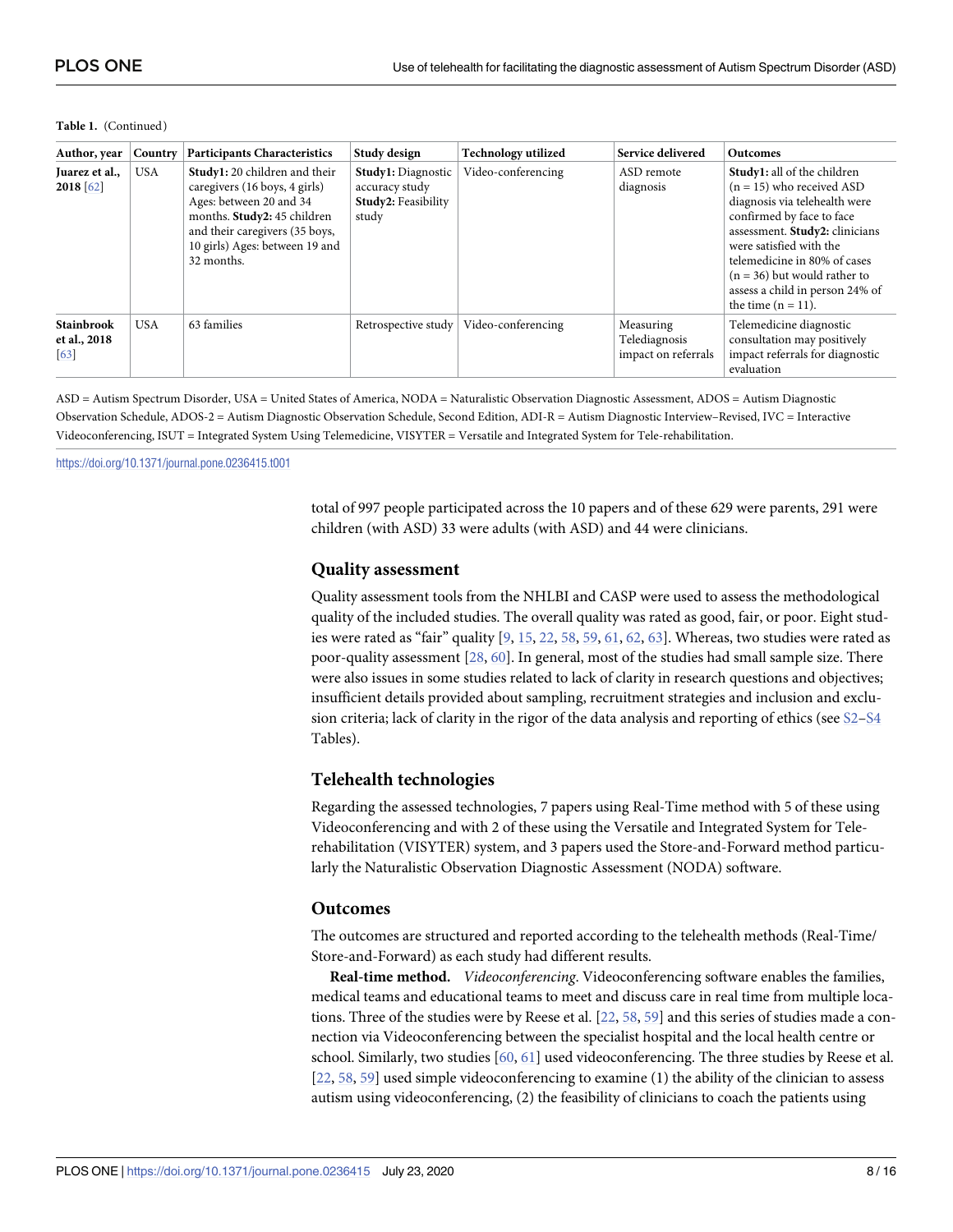videoconferencing to correctly complete the assessment activities with their child and (3) the satisfaction of the families with the telemedicine assessment compared to standard face to face assessment. In terms of diagnostic accuracy, these studies found that the diagnosis assessment agreed with the evaluation team diagnosis; 82.5% ( $n = 28$ ) of the time (for the face to face assessment) and 86% ( $n = 24$ ) (for the videoconference assessment) [\[58,](#page-15-0) [59](#page-15-0)]. There was no significant difference in the ratings for the ADI-R and ADOS observations between those conducted face to face and those conducted online [\[58\]](#page-15-0). There was also excellent agreement between the clinicians across the diagnostic DSM-5 ASD criteria in person and when using the video conferencing approaches [\[22\]](#page-13-0). Therefore, these results indicated that there was no significant difference between the face to face and videoconferencing conditions. The final study by Reese et al. [[59](#page-15-0)] found that access was improved and that there was an increase in the diagnostic services for families living in rural and underserved areas. There were 405 families who had the standard face to face assessment and 370 who had the telemedicine assessment. Only 16% returned the satisfaction survey. The children from the telemedicine method were from a wider area (74 counties compared to 35 in the face to face standard method), were diagnosed 3 years earlier and this method also identified older children who had not been previously diagnosed. The travel costs for those who used the telemedicine system would have been substantially more if they had needed to travel for each visit (\$100 average cost if the video conferencing families had needed to travel versus \$35 average cost for face to face family). The parents were equally satisfied with the video conferencing and the face to face approaches. Two studies by Juarez et al. [\[62\]](#page-15-0) and Stainbrook et al. [[63](#page-15-0)] examined the accuracy of diagnosis using telehealth (videoconferencing) compared to the in-person assessment in 20 cases and feedback from both the families and clinicians on the acceptability of telemedicine [[62](#page-15-0)]. Furthermore, the impact that telehealth had on the tertiary care referrals has been examined [[63](#page-15-0)]. In terms of the accuracy of the diagnosis, using remote telemedicine procedures, the clinicians identified 75% of cases ( $n = 15/20$ ) as having ASD. The clinicians rated themselves as "certain" or "very certain" about the classification for 75% of cases. Nineteen of 20 children were diagnosed with ASD by the in-person clinician. All of the children (100%,  $n = 15$ ) who received the ASD diagnosis by telehealth were verified by a face to face assessment. However, 20% of cases  $(n = 4)$  diagnosed by the in-person assessment were not diagnosed remotely. In the evaluation of the feasibility and acceptability of the ASD diagnosis via telehealth ( $n = 45$  children), the clinicians reported that they were 'certain' or 'very certain' of their assessments in 86.67% of cases (n = 39). The clinicians were satisfied' or 'very satisfied' with the telemedicine in 80% of cases (n = 36) but they would rather to assess a child using an in-person assessment 24% of the time ( $n = 11$ ), mainly for children who were then referred for a full evaluation ( $n = 6$ ). This was because some psychosocial factors such as trauma history, complicated diagnostic profiles or technical issues with the telehealth platform (23.8% audio, 4.8% video quality concerns). However, 98% of caregivers were very satisfied with telemedicine experience. The telehealth assessment saved an average of 3.92 h of the anticipated families' travel time compared to going to the hospital-based ASD clinic.

The study examining the impact of telehealth (videoconferencing) on tertiary care referrals [\[63\]](#page-15-0) found that the telehealth diagnostic consultation could positively impact referrals for the diagnostic assessment. Telehealth accelerated access to the diagnostic assessment compared to waiting at the tertiary centre. For example, in 2017, the system referred 323 children for evaluation which had a 15-month waiting time. In contrast, the families waited 11 weeks for a telemedicine visit and families kept more appointments. In addition, families were able to schedule and attend appointments. Most families (56 out of 63) preferred the remote method over travelling to the tertiary centre. The referrals to the centre for a complete evaluation were more aimed at the children with different presentations or it was down to family preference.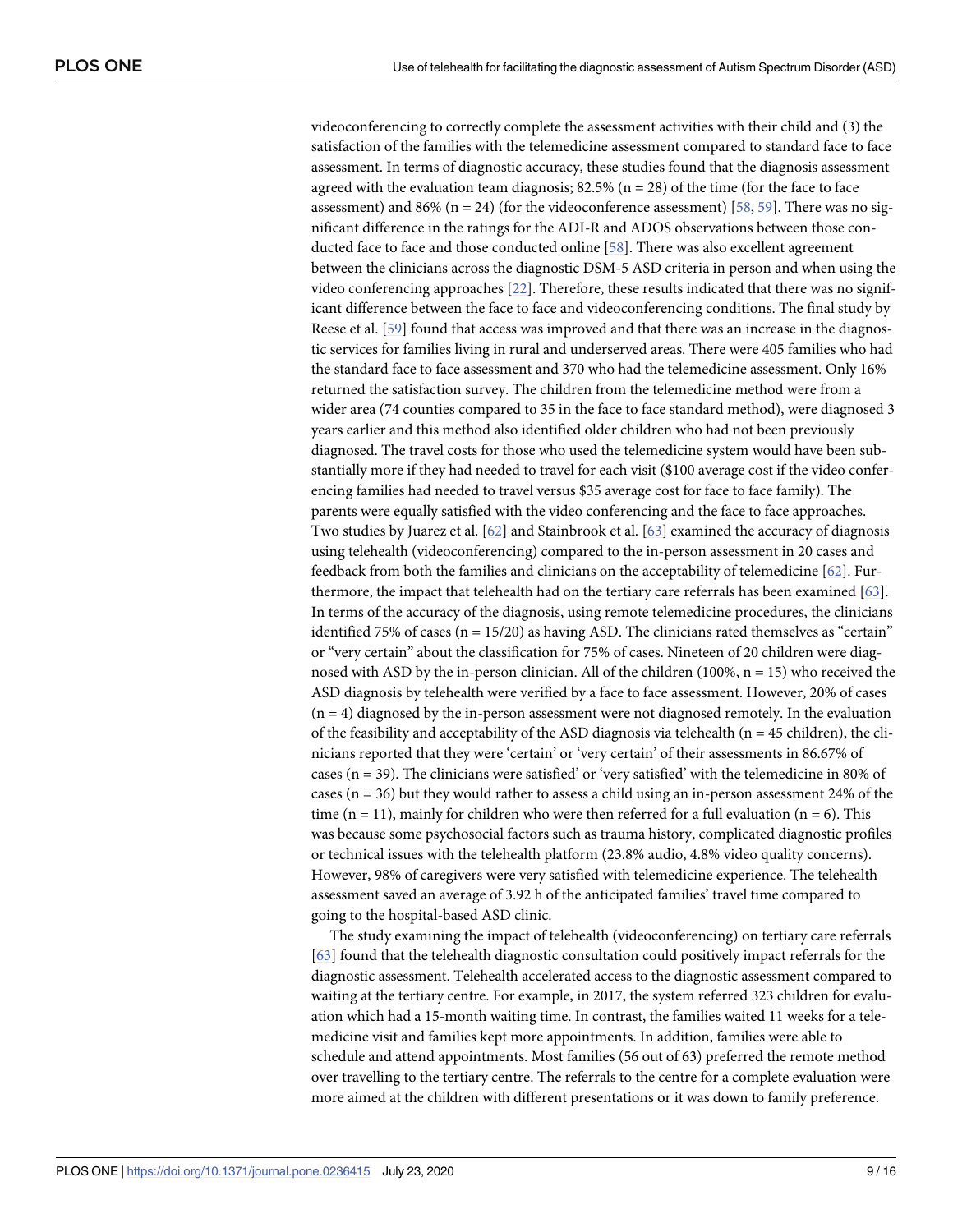*Versatile and Integrated System for Tele-rehabilitation (VISYTER)*. Two studies [[60,](#page-15-0) [61](#page-15-0)] used VISYTER, which incorporates videoconferencing, layout control, image and video presentations, an electronic scoring system and session recording/archiving. This was developed to support the diagnosis of adolescents and adults with possible ASD. It is an off the shelf hardware and it has its own secure server system. There is one desk at the clinician's site and the other at the local clinic (so the patient needs to attend the clinic in order to use the system). Two cameras are on the patient's side to capture their eye contact and hand movements. The clinician can zoom and control the camera and take snap shots.

These two studies [\[60,](#page-15-0) [61\]](#page-15-0) examined the use of the VISYTER system for the assessment of adults. The participants were between the ages of 19 to 30; 26 out of 46 met the inclusion/ exclusion criteria and of these, 14 used the remote method after the face to face method [[61\]](#page-15-0). Of these, the majority had no preference and found both methods to be equal, 5 preferred face to face and 2 preferred remote. In this study, 75% of 14 were comfortable using the remote system, 78% felt the online system correctly represented their typical behaviours and interactions with others. The results supported using telehealth to conduct ADOS remotely. The majority of observations were comparable. However, there were differences in the "Empathy/Comments on others' Emotions", "Hand and Finger and other Complex Mannerisms" and "Asks for Information" which may be harder to assess remotely. In the team's second study  $[60]$  $[60]$  $[60]$ , they found that the patients ( $n = 10$ ) were satisfied with the remote system (average score of 6.5 out of 7) and that it scored high for learnability (6.14 out of 7), interface quality (6.5), interaction quality (6.3), that they were very comfortable with the system (6.5) and that they would use it again (6.17). However, the acceptability of telehealth as a substitute for face-to-face was lower (5.86 out of 7).

**Store-and-forward method.** *Naturalistic Observation Diagnostic Assessment (NODA)*. Three studies (2 by the same author (Nazneen) [[9](#page-13-0), [15](#page-13-0), [28](#page-13-0)] used the NODA system which includes NODA SmartCapture and NODA connect [\[28\]](#page-13-0). NODA SmartCapture enables the parents to upload short videos from their smart phones of their child's behaviour in specific situations (e.g. family meal, play time with others, playtime alone and parental concerns) and remotely share them with a clinician. The first three situations offered opportunities for the child to show play-based behaviours and social-communication skills. Each situation has instructions that contain recording instructions and a sample video to direct the parents about the environment setup. The medical professionals can send additional recording instructions to the parents and it is all uploaded to a webportal. The developmental history of the child is included in the webportal as well. NODA Connect has a list of tags that allows the clinician to determine the presence or absence of behaviours (e.g. no eye contact). These tags are automapped to the (DSM-5) diagnostic criteria. The assessment can be shared with other clinicians and the diagnostic report can be shared with the parents.

The two studies by Nazneen [\[9](#page-13-0), [28](#page-13-0)] both evaluate the system for development. They involved interviewing the clinicians and families and an in-field evaluation in order to describe the experience of the clinicians and parents as they use NODA. The NODA development study [\[9](#page-13-0)] found that parents reported that it was easy to use with a score of 4 on a 5-point scale. The parents were able to follow the instructions and collected the right videos of the right length; 96% of videos recorded by the parents were reported as being clinically useful according to the clinicians. In total, 10 out of 11 of the assessments were given a diagnostic outcome that matched the child's previous diagnosis. The experience of the stakeholder's study [\[28\]](#page-13-0) reported very positive findings for both the parents and clinicians which highlighted that the videos recorded at home allowed the clinicians to observe the evidence of naturalistic behaviours in children which is not possible in clinical settings and is thus otherwise inaccessible. Clinicians reported that the complete assessment of one child required one hour. They felt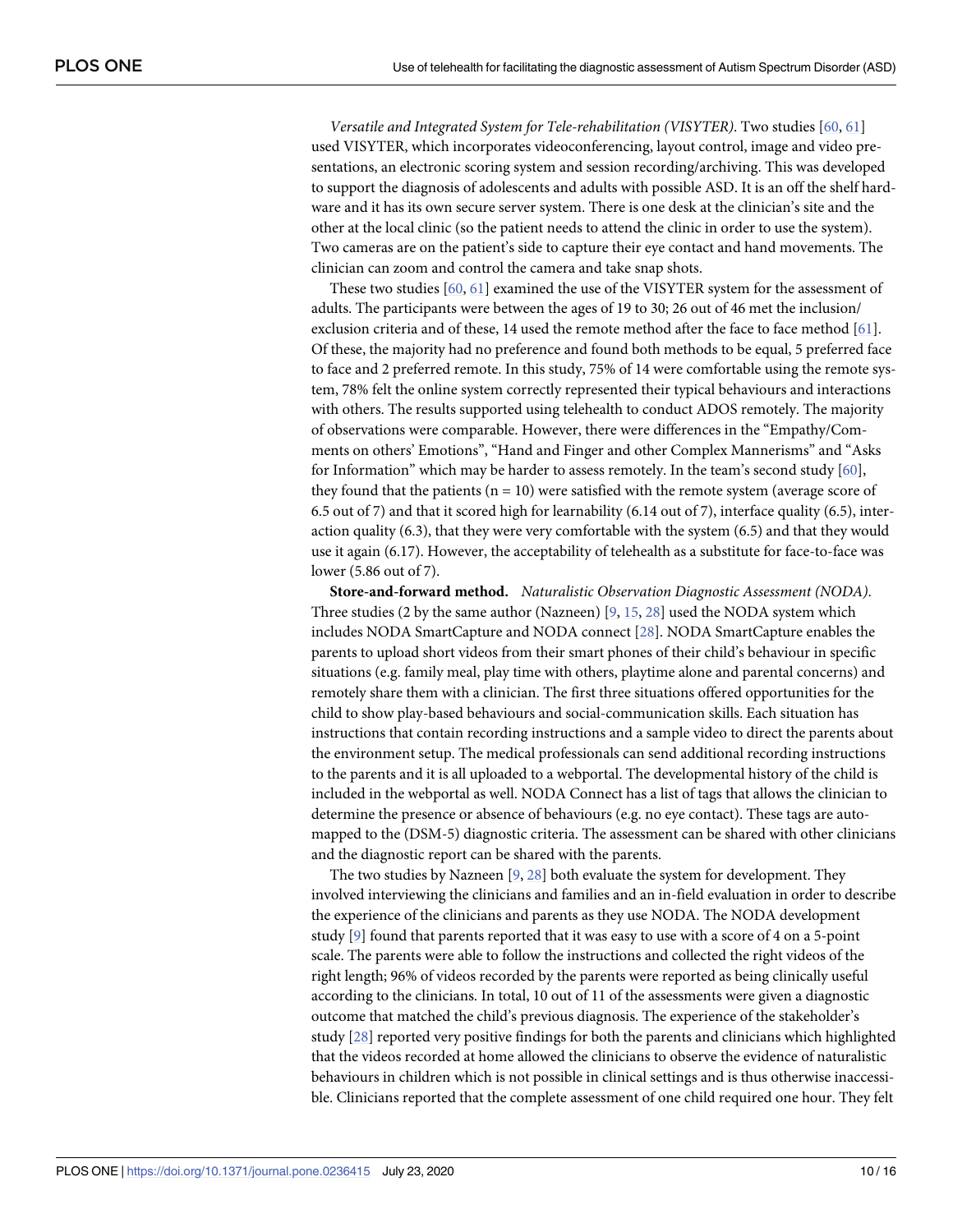<span id="page-10-0"></span>that the children with classical ASD symptoms would be easily and successfully diagnosed using NODA but children with different presentations would need an additional assessment. It was suggested that NODA could be an effective early screener in these cases [\[28\]](#page-13-0). Cases where NODA would be most useful were identified as being with rural families and divorced or separated families; this is as both parents could upload and share videos separately. Therefore, the papers examining the usability of NODA were positive with 40 out of 44 parents feeling that they could use the system and that it would improve the time to diagnosis.

A study by Smith et al. [[15](#page-13-0)] compared NODA (remote approach) with the gold standard (in person assessment) for 40 families with ASD children and 11 with non-ASD children. There was substantial agreement in the diagnosis, with a diagnostic agreement of 88.2% in the full sample and 85% in the subsample. The sensitivity was 84.5% and the specificity was between 94.4% (full sample) and 85.7% (subsample). The Kappa coefficients for inter-rater reliability showed 85% to 90% accuracy between the raters. Therefore, NODA was felt to be a reliable system that performed well compared to the gold standard. It was reported that NODA is not aimed at removing the need for upcoming assessments but that it is intended to accelerate the pathway to early interventions and treatment.

Collectively, these studies concluded that NODA has the potential to improve the efficiency of the ASD diagnostic process.

### **Discussion**

The literature review found 10 papers (5 independent research teams) that used telehealth in the diagnosis of ASD. Eight of the studies were rated to be of "fair" quality, whereas two studies were rated "poor" using the NHLBI and CASP assessment tools. Most of the studies had small sample sizes (with the range of samples being 10 to 45) with descriptive analysis including a survey design and qualitative experience of the systems. Thus, future high-quality studies are needed to shed more light on this important area. There were 2 methods of using telehealth in the diagnosis of ASD; (1) Real-Time method e.g. Videoconferencing that enables a range of health professionals in different areas to meet in real time with the family to assess the child or adult, thus eliminating the issues of geographical spread. This means that access to specialists might be better facilitated. (2) A Store-and-Forward method as NODA system to upload videos of child's behaviours and interactions by parents/carers in order to enable the clinicians making an assessment remotely and sharing with parents/carers or other health professionals. This might allow the observations to be conducted by health professionals in the family home remotely, eliminating the need for the family to travel and also enabling for observations to be made in more naturalistic settings. Nearly all the systems identified are designed for ASD to enable the clinicians to undertake an assessment, e.g. the ability to score or mark videos, the ability to zoom in or out to observe facial expressions. This review of the literature found evidence that telehealth methods allow for collaboration and the sharing of experiences between the family, education, ASD experts and the university medical centres and could be equal to face to face methods in terms of satisfaction for the patient, family and clinician. They enable rural families to be seen at lower cost and reduce the time to diagnosis, particularly for those with more severe autism where there is in good agreement in terms of the diagnosis compared to the face to face methods. The findings from the review suggest that telehealth can potentially improve the efficiency of the diagnosis process for ASD.

All of the studies were from the US. However, implementing telehealth systems may facilitate the ASD assessment and diagnosis in other settings with different healthcare systems. In the UK, the multi-disciplinary team approach is one of the assessment methods used for ASD diagnosis, although it is not available in all areas [[3,](#page-12-0) [64](#page-15-0)]. Research has shown that it is difficult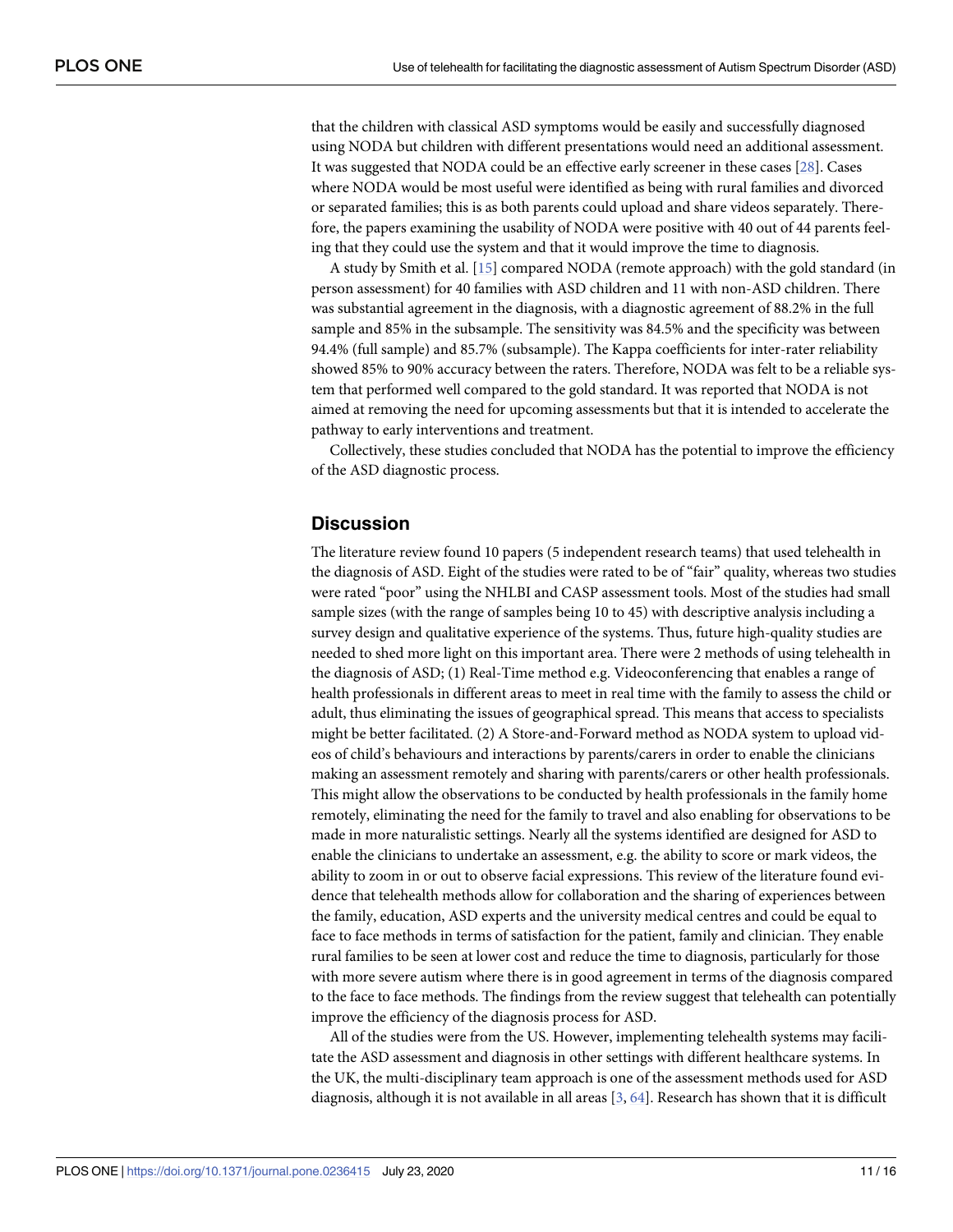<span id="page-11-0"></span>to get a multi-disciplinary team together, especially when they span different disciplines such as education and health [\[19\]](#page-13-0). Therefore, telehealth may provide support and help to a specialist ASD team, allowing them to meet remotely and provide a diagnosis regardless of their locations. Moreover, there are critical consequences of a delay in diagnosis as there has been reported a delay of approximately 3.5 years between seeking help and a confirmed diagnosis of ASD [[7](#page-12-0)]. Telehealth technology may help to provide a timely diagnosis and, although it may not appropriate for complicated cases, it could be used as a screening tool for ASD. Consequently, this may increase the opportunity for early intervention as well as reducing the stress for individuals and their families.

#### **The strengths, limitations and future direction**

The strength of this review was in its comprehensive search strategy, intending to find all published studies regardless of method and research quality. However, there were some inconsistencies in the terminology across the studies and a general lack of precision in the descriptions of the telehealth technologies. Furthermore, this review only included papers that were published or written in English. This field is very new and only early design evaluations of the software and the clinician and family experiences of the system are available. There is a need for future high-quality studies using large sample sizes. More clarity in research questions, adequate details about sampling and inclusion and exclusion criteria, more clarity in the rigor of data analysis and reporting of ethics should be taken in the consideration. However, in this early stage, telehealth appears to offer the potential to improve the time to diagnosis of ASD. To date, the evidence suggests that the Real-Time and Store-and-Forward methods such as Videoconferencing and NODA system: (1) are acceptable to both the families and clinicians; (2) have good diagnostic accuracy; (3) enable families from a wider area to access professionals; (3) reduce costs for accessing care; (4) enable the natural behaviours in the home setting to be observed; and (5) may enable both parents in divorced families to contribute to the diagnostic process. This approach to diagnosis is complementary to other developments in this field such as the DAWBA (Development and Well-Being Assessment), which is a computerised assessment using the Strengths and Difficulties Questionnaire to reduce waiting times and inappropriate referrals [\[65\]](#page-15-0). The use of the existing telehealth methods could also greatly improve the validity of diagnosis in trials of interventions for ASD in terms of enabling the same team of health professions to see every patient in the trial regardless of location. Finally, the use of telehealth methods seems to be most helpful for those who have clear ASD characteristics as opposed to those whose characteristics may be borderline, and may be useful for the diagnosis of adults with ASD.

#### **The implications of the findings for practice**

This is the first step in examining the potential of using telehealth in conjunction with the current practices in order to improve the time to diagnosis for people with ASD. Larger studies with a randomised design will be needed to confirm that telehealth can improve the diagnosis times.

#### **Conclusion**

Early evidence about the use of telehealth for ASD diagnosis suggests that the systems available to date are acceptable to the families and clinicians. These systems have the potential to improve the time to diagnosis for the families and the people with ASD but warrant further study.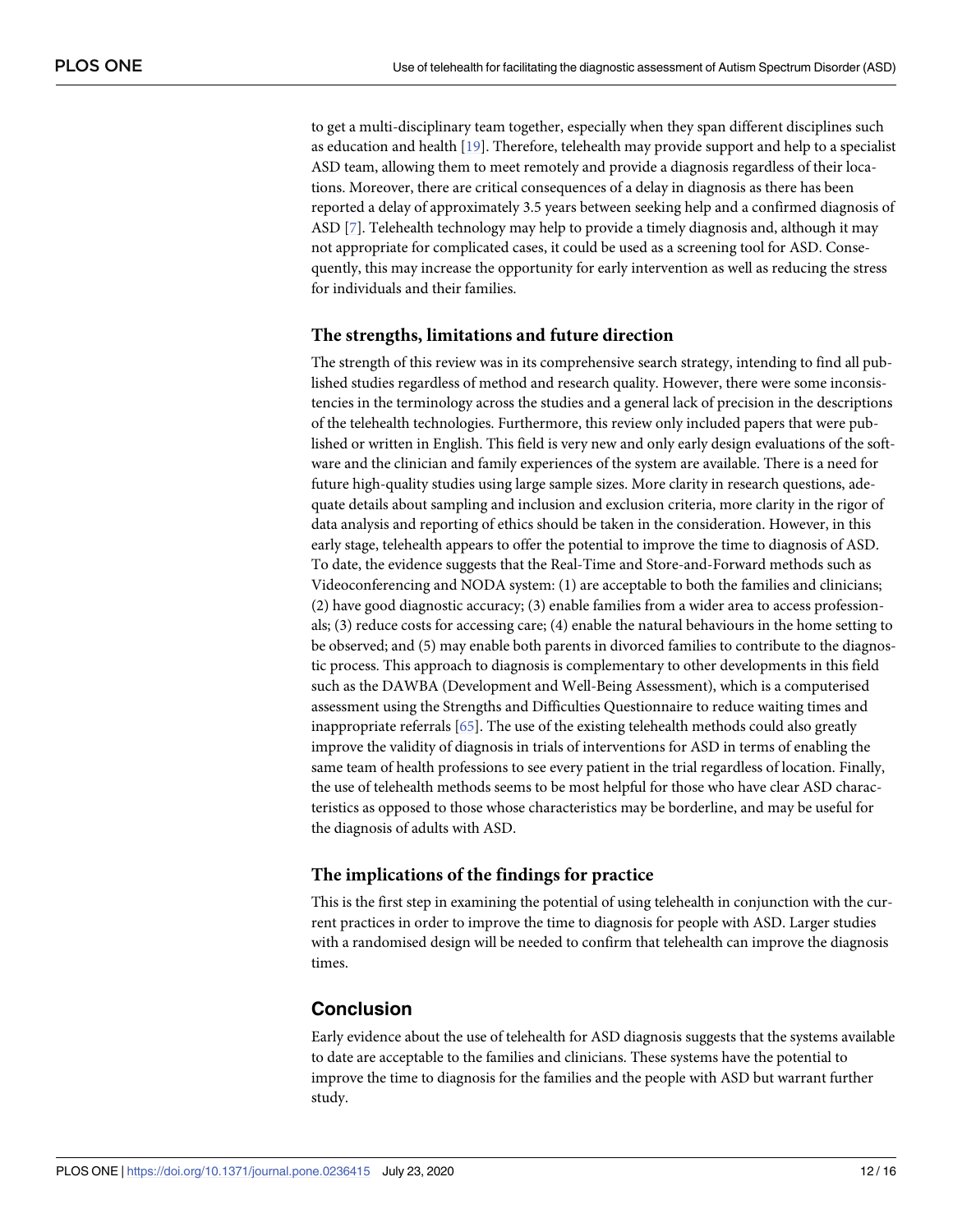## <span id="page-12-0"></span>**Supporting information**

**S1 [Table.](http://www.plosone.org/article/fetchSingleRepresentation.action?uri=info:doi/10.1371/journal.pone.0236415.s001) (PRISMA-ScR) checklist.** (PDF)

**S2 [Table.](http://www.plosone.org/article/fetchSingleRepresentation.action?uri=info:doi/10.1371/journal.pone.0236415.s002) Results of quality assessment tool (from CASP) for diagnostic studies.** (PDF)

**S3 [Table.](http://www.plosone.org/article/fetchSingleRepresentation.action?uri=info:doi/10.1371/journal.pone.0236415.s003) Results of quality assessment tool (from the NHLBI) for observational cohort and cross-sectional studies.** (PDF)

**S4 [Table.](http://www.plosone.org/article/fetchSingleRepresentation.action?uri=info:doi/10.1371/journal.pone.0236415.s004) Results of quality assessment tool (from CASP) for qualitative study.** (PDF)

## **Acknowledgments**

This research was supported by the National Centre for Population Health and Wellbeing Research.

## **Author Contributions**

**Conceptualization:** Manahil Alfuraydan.

**Investigation:** Manahil Alfuraydan.

**Methodology:** Manahil Alfuraydan, Jodie Croxall, Sinead Brophy.

**Supervision:** Jodie Croxall, Sinead Brophy.

**Writing – original draft:** Manahil Alfuraydan.

**Writing – review & editing:** Manahil Alfuraydan, Jodie Croxall, Lisa Hurt, Mike Kerr, Sinead Brophy.

#### **References**

- **[1](#page-0-0).** American Psychiatric Association. Diagnostic and statistical manual of mental disorders (DSM-5). 5th ed. Arlington: American Psychiatric Association; 2013.
- **[2](#page-1-0).** Maenner MJ, Shaw KA, Baio J. Prevalence of autism spectrum disorder among children aged 8 years —autism and developmental disabilities monitoring network, 11 sites, United States, 2016. MMWR Surveill Summ. 2020; 69(4):1–12. <https://doi.org/10.15585/mmwr.ss6904a1> PMID: [32214087](http://www.ncbi.nlm.nih.gov/pubmed/32214087)
- **[3](#page-1-0).** National Health Service. Getting diagnosed–Autism 2019. [https://www.nhs.uk/conditions/autism/](https://www.nhs.uk/conditions/autism/getting-diagnosed/) [getting-diagnosed/](https://www.nhs.uk/conditions/autism/getting-diagnosed/)
- **[4](#page-1-0).** The National Institute for Health and Care Excellence (NICE). Autism spectrum disorder in under 19s: recognition, referral and diagnosis 2019. <https://www.nice.org.uk/guidance/cg128>
- **[5](#page-1-0).** Lord C, Rutter M, Le Couteur A. Autism Diagnostic Interview-Revised: a revised version of a diagnostic interview for caregivers of individuals with possible pervasive developmental disorders. J Autism Dev Disord. 1994; 24(5):659–85. <https://doi.org/10.1007/bf02172145> PMID: [7814313](http://www.ncbi.nlm.nih.gov/pubmed/7814313)
- **[6](#page-1-0).** Lord C, Rutter M, DiLavore P, Risi S, Gotham K, Bishop S. Autism Diagnostic Observation Schedule, Second Edition (ADOS-2) Manual (Part II): Toddler Module. Torrance, CA: Western Psychological Services. 2012.
- **[7](#page-1-0).** Crane L, Chester JW, Goddard L, Henry LA, Hill E. Experiences of autism diagnosis: A survey of over 1000 parents in the United Kingdom. Autism. 2016; 20(2):153–62. [https://doi.org/10.1177/](https://doi.org/10.1177/1362361315573636) [1362361315573636](https://doi.org/10.1177/1362361315573636) PMID: [25810370](http://www.ncbi.nlm.nih.gov/pubmed/25810370)
- **8.** Howlin P, Asgharian A. The diagnosis of autism and Asperger syndrome: findings from a survey of 770 families. Dev Med Child Neurol. 1999; 41(12):834–9 <https://doi.org/10.1017/s0012162299001656> PMID: [10619282](http://www.ncbi.nlm.nih.gov/pubmed/10619282)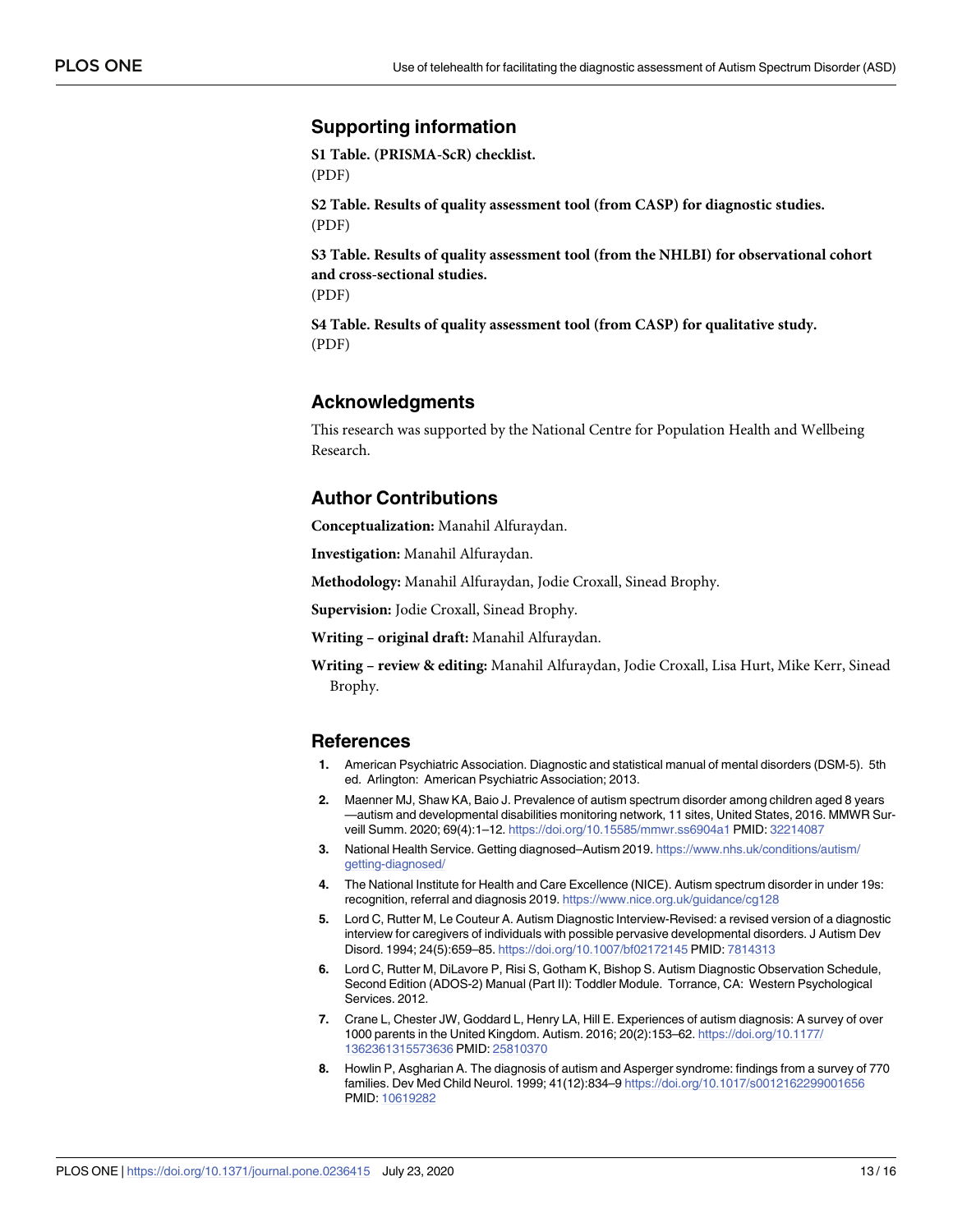- <span id="page-13-0"></span>**[9](#page-4-0).** Nazneen N, Rozga A, Smith C, Oberleitner R, Abowd G, Arriaga R. A novel system for supporting autism diagnosis using home videos: iterative development and evaluation of system design. JMIR Mhealth Uhealth. 2015; 3(2). <https://doi.org/10.2196/mhealth.4393> PMID: [26085230](http://www.ncbi.nlm.nih.gov/pubmed/26085230)
- **[10](#page-1-0).** Wiggins LD, Baio J, Rice C. Examination of the time between first evaluation and first autism spectrum diagnosis in a population-based sample. J Dev Behav Pediatr. 2006; 27(2):S79–S87. [https://doi.org/10.](https://doi.org/10.1097/00004703-200604002-00005) [1097/00004703-200604002-00005](https://doi.org/10.1097/00004703-200604002-00005) PMID: [16685189](http://www.ncbi.nlm.nih.gov/pubmed/16685189)
- **[11](#page-1-0).** Matson JL. Clinical assessment and intervention for autism spectrum disorders. 1st ed. Amesterdam: Elsevier; 2011.
- **12.** Siegel B. Getting the best for your child with autism: An expert's guide to treatment: New York: The Guilford Press; 2008.
- **13.** McEachin JJ, Smith T, Ivar Lovaas O. Long-term outcome for children with autism who received early intensive behavioral treatment. Am J Ment Retard. 1993; 97(4):359–72. PMID: [8427693](http://www.ncbi.nlm.nih.gov/pubmed/8427693)
- **14.** Rattazzi A. The importance of early detection and early intervention for children with autism spectrum conditions. Vertex. 2014; 25(116):290–4. PMID: [25546644](http://www.ncbi.nlm.nih.gov/pubmed/25546644)
- **[15](#page-1-0).** Smith CJ, Rozga A, Matthews N, Oberleitner R, Nazneen N, Abowd G. Investigating the accuracy of a novel telehealth diagnostic approach for autism spectrum disorder. Psychol Assess. 2017; 29(3):245– 52. <http://doi.org/10.1037/pas0000317> PMID: [27196689](http://www.ncbi.nlm.nih.gov/pubmed/27196689)
- **[16](#page-1-0).** Zwaigenbaum L, Nicholas DB, Muskat B, Kilmer C, Newton AS, Craig WR, et al. Perspectives of Health Care Providers Regarding Emergency Department Care of Children and Youth with Autism Spectrum Disorder. J Autism Dev Disord. 2016; 46(5):1725–36. <https://doi.org/10.1007/s10803-016-2703-y> PMID: [26780909](http://www.ncbi.nlm.nih.gov/pubmed/26780909)
- **[17](#page-1-0).** Thomas KC, Ellis AR, McLaurin C, Daniels J, Morrissey JP. Access to care for autism-related services. J Autism Dev Disord. 2007; 37(10):1902–12. <https://doi.org/10.1007/s10803-006-0323-7> PMID: [17372817](http://www.ncbi.nlm.nih.gov/pubmed/17372817)
- **[18](#page-1-0).** Oberleitner R, Elison-Bowers P, Reischl U, Ball J. Optimizing the personal health record with special video capture for the treatment of autism. J Dev Phys Disabil. 2007; 19(5):513–8.
- **[19](#page-1-0).** Hurt L, Langley K, North K, Southern A, Copeland L, Gillard J, et al. Understanding and improving the care pathway for children with autism. Int J Health Care Qual Assur. 2019; 32(1):208–23. [https://doi.](https://doi.org/10.1108/ijhcqa-08-2017-0153) [org/10.1108/ijhcqa-08-2017-0153](https://doi.org/10.1108/ijhcqa-08-2017-0153) PMID: [30859873](http://www.ncbi.nlm.nih.gov/pubmed/30859873)
- **[20](#page-1-0).** Vismara LA, McCormick C, Young GS, Nadhan A, Monlux K. Preliminary findings of a telehealth approach to parent training in autism. J Autism Dev Disord. 2013; 43(12):2953–69. [https://doi.org/10.](https://doi.org/10.1007/s10803-013-1841-8) [1007/s10803-013-1841-8](https://doi.org/10.1007/s10803-013-1841-8) PMID: [23677382](http://www.ncbi.nlm.nih.gov/pubmed/23677382)
- **[21](#page-1-0).** Maheu M, Whitten P, Allen A. E-Health, Telehealth, and Telemedicine: a guide to startup and success: San Francisco: Jossey-Bass; 2001.
- **[22](#page-1-0).** Reese R, Jamison T, Braun M, Wendland M, Black W, Hadorn M, et al. Brief Report: Use of Interactive Television in Identifying Autism in Young Children: Methodology and Preliminary Data. J Autism Dev Disord. 2015; 45(5):1474–82. <https://doi.org/10.1007/s10803-014-2269-5> PMID: [25331323](http://www.ncbi.nlm.nih.gov/pubmed/25331323)
- **[23](#page-1-0).** Gros DF, Morland LA, Greene CJ, Acierno R, Strachan M, Egede LE, et al. Delivery of evidence-based psychotherapy via video telehealth. J Psychopathol Behav Assess. 2013; 35(4):506–21.
- **[24](#page-1-0).** Dunn BE, Choi H, Almagro UA, Recla DL, Davis CW. Telepathology networking in VISN-12 of the Veterans Health Administration. Telemed J E Health. 2000; 6(3):349–54. [https://doi.org/10.1089/](https://doi.org/10.1089/153056200750040200) [153056200750040200](https://doi.org/10.1089/153056200750040200) PMID: [11110638](http://www.ncbi.nlm.nih.gov/pubmed/11110638)
- **[25](#page-1-0).** Trott P, Blignault I. Cost evaluation of a telepsychiatry service in northern Queensland. J Telemed Telecare. 1998; 4(1\_suppl):66–8. <https://doi.org/10.1258/1357633981931515> PMID: [9640742](http://www.ncbi.nlm.nih.gov/pubmed/9640742)
- **[26](#page-1-0).** Wainer AL, Ingersoll BR. Increasing access to an ASD imitation intervention via a telehealth parent training program. J Autism Dev Disord. 2015; 45(12):3877–90. [https://doi.org/10.1007/s10803-014-](https://doi.org/10.1007/s10803-014-2186-7) [2186-7](https://doi.org/10.1007/s10803-014-2186-7) PMID: [25035089](http://www.ncbi.nlm.nih.gov/pubmed/25035089)
- **[27](#page-1-0).** Ingersoll B, Wainer A. Initial efficacy of Project ImPACT: A parent-mediated social communication intervention for young children with ASD. J Autism Dev Disord. 2013; 43(12):2943–52. [https://doi.org/10.](https://doi.org/10.1007/s10803-013-1840-9) [1007/s10803-013-1840-9](https://doi.org/10.1007/s10803-013-1840-9) PMID: [23689760](http://www.ncbi.nlm.nih.gov/pubmed/23689760)
- **[28](#page-1-0).** Nazneen N, Matthews N, Smith CJ, Rozga A, Abowd GD, Oberleitner R, et al. Use of a Novel Imaging Technology for Remote Autism Diagnosis: A Reflection on Experience of Stakeholders. Procedia Manuf. 2015; 3:293–300.
- **[29](#page-1-0).** Alkhalifah S, Aldhalaan H. Telehealth services for children with autism spectrum disorders in rural areas of the Kingdom of Saudi Arabia: Overview and recommendations. JMIR Pediatr Parent. 2018; 1(2): e11402. <https://doi.org/10.2196/11402> PMID: [31518306](http://www.ncbi.nlm.nih.gov/pubmed/31518306)
- **[30](#page-1-0).** Vismara LA, Young GS, Rogers SJ. Telehealth for expanding the reach of early autism training to parents. Autism Res Treat. 2012; 2012. <https://doi.org/10.1155/2012/121878> PMID: [23227334](http://www.ncbi.nlm.nih.gov/pubmed/23227334)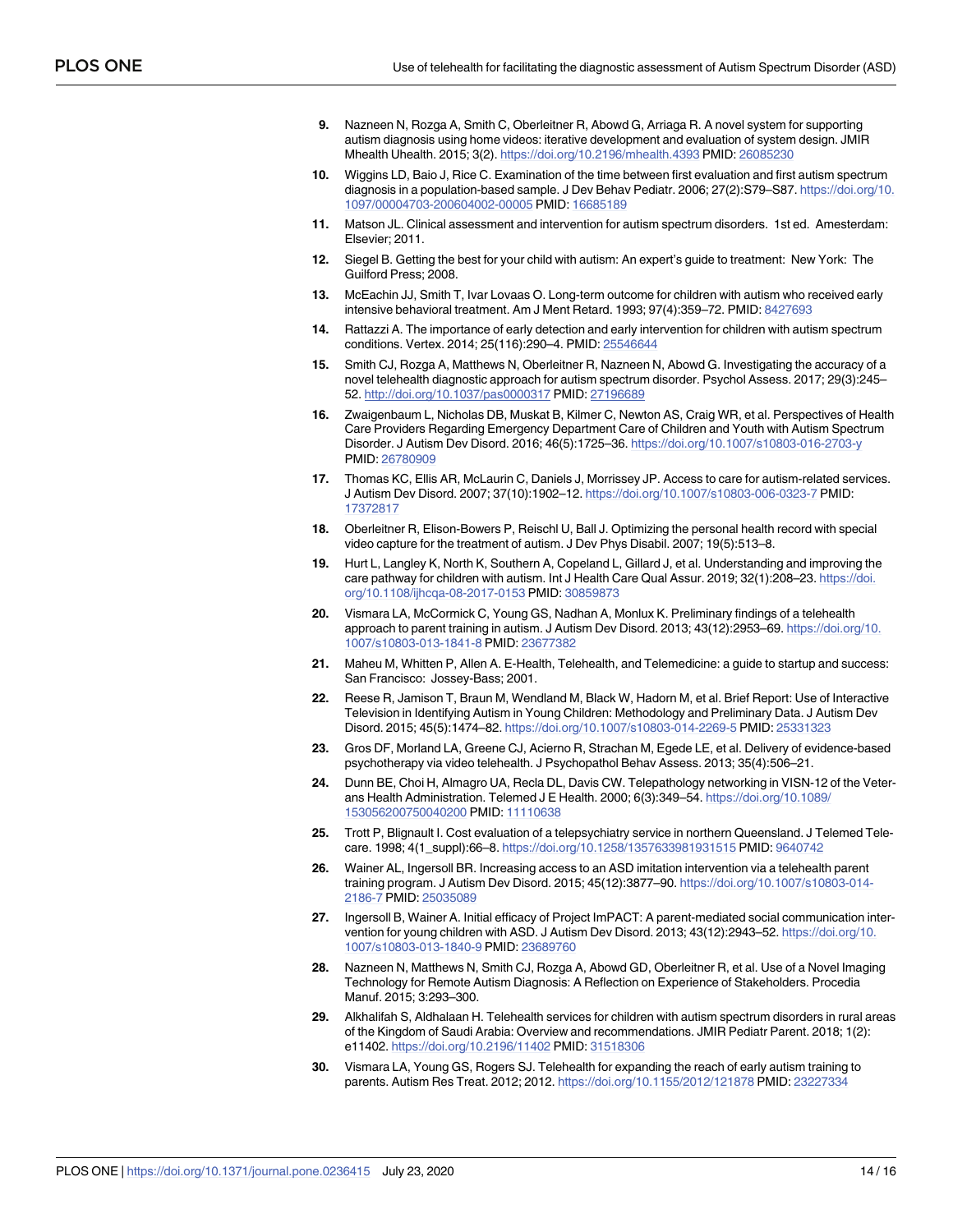- <span id="page-14-0"></span>**[31](#page-2-0).** Iacono T, Dissanayake C, Trembath D, Hudry K, Erickson S, Spong J. Family and practitioner perspectives on telehealth for services to young children with autism. Stud Health Technol Inform. 2016; 231:63–73. PMID: [27782017](http://www.ncbi.nlm.nih.gov/pubmed/27782017)
- **[32](#page-2-0).** Chedid RJ, Dew A, Veitch C. Barriers to the use of Information and Communication Technology by occupational therapists working in a rural area of New South Wales, Australia. Aust Occup Ther J. 2013; 60(3):197–205. <https://doi.org/10.1111/1440-1630.12016> PMID: [23730785](http://www.ncbi.nlm.nih.gov/pubmed/23730785)
- **[33](#page-2-0).** Dunkley C, Pattie L, Wilson L, McAllister L. A comparison of rural speech-language pathologists' and residents' access to and attitudes towards the use of technology for speech-language pathology service delivery. Int J Speech Lang Pathol 2010; 12(4):333–43. <https://doi.org/10.3109/17549500903456607> PMID: [20590518](http://www.ncbi.nlm.nih.gov/pubmed/20590518)
- **[34](#page-2-0).** Al-Safadi L. The Effects of Real-Time Interactive Multimedia Teleradiology System. Biomed Res Int. 2016; 2016. <https://doi.org/10.1155/2016/4126841> PMID: [27294118](http://www.ncbi.nlm.nih.gov/pubmed/27294118)
- **[35](#page-2-0).** Hsieh J-C, Li A-H, Yang C-C. Mobile, cloud, and big data computing: contributions, challenges, and new directions in telecardiology. Int J Environ Res Public Health. 2013; 10(11):6131–53. [https://doi.org/](https://doi.org/10.3390/ijerph10116131) [10.3390/ijerph10116131](https://doi.org/10.3390/ijerph10116131) PMID: [24232290](http://www.ncbi.nlm.nih.gov/pubmed/24232290)
- **[36](#page-2-0).** Hilty DM, Ferrer DC, Parish MB, Johnston B, Callahan EJ, Yellowlees PM. The effectiveness of telemental health: a 2013 review. Telemed J E Health. 2013; 19(6):444–54. [https://doi.org/10.1089/tmj.](https://doi.org/10.1089/tmj.2013.0075) [2013.0075](https://doi.org/10.1089/tmj.2013.0075) PMID: [23697504](http://www.ncbi.nlm.nih.gov/pubmed/23697504)
- **[37](#page-2-0).** Shores MM, Ryan-Dykes P, Williams RM, Mamerto B, Sadak T, Pascualy M, et al. Identifying undiagnosed dementia in residential care veterans: comparing telemedicine to in-person clinical examination. Int J Geriatr Psychiatry. 2004; 19(2):101–8. <https://doi.org/10.1002/gps.1029> PMID: [14758575](http://www.ncbi.nlm.nih.gov/pubmed/14758575)
- **[38](#page-2-0).** McCrossan BA, Grant B, Morgan GJ, Sands AJ, Craig B, Casey FA. Diagnosis of congenital heart disease in neonates by videoconferencing: an eight-year experience. J Telemed Telecare. 2008; 14 (3):137–40. <https://doi.org/10.1258/jtt.2008.003011> PMID: [18430281](http://www.ncbi.nlm.nih.gov/pubmed/18430281)
- **[39](#page-2-0).** Bowman R, Kennedy C, Kirwan J, Sze P, Murdoch I. Reliability of telemedicine for diagnosing and managing eye problems in accident and emergency departments. Eye (Lond). 2003; 17(6):743–6. [https://](https://doi.org/10.1038/sj.eye.6700489) [doi.org/10.1038/sj.eye.6700489](https://doi.org/10.1038/sj.eye.6700489) PMID: [12928688](http://www.ncbi.nlm.nih.gov/pubmed/12928688)
- **[40](#page-2-0).** Aresti-Bartolome N, Garcia-Zapirain B. Technologies as support tools for persons with autistic spectrum disorder: a systematic review. Int J Environ Res Public Health. 2014; 11(8):7767–802. [https://doi.org/](https://doi.org/10.3390/ijerph110807767) [10.3390/ijerph110807767](https://doi.org/10.3390/ijerph110807767) PMID: [25093654](http://www.ncbi.nlm.nih.gov/pubmed/25093654)
- **[41](#page-2-0).** Lindgren S, Wacker D, Suess A, Schieltz K, Pelzel K, Kopelman T, et al. Telehealth and autism: Treating challenging behavior at lower cost. Pediatrics. 2016; 137(Supplement 2): S167–S75. [https://doi.org/](https://doi.org/10.1542/peds.2015-2851O) [10.1542/peds.2015-2851O](https://doi.org/10.1542/peds.2015-2851O) PMID: [26908472](http://www.ncbi.nlm.nih.gov/pubmed/26908472)
- **42.** Machalicek W, Lequia J, Pinkelman S, Knowles C, Raulston T, Davis T, et al. Behavioral telehealth consultation with families of children with autism spectrum disorder. Behav Interv. 2016; 31(3):223–50.
- **43.** Simacek J, Dimian AF, McComas JJ. Communication intervention for young children with severe neurodevelopmental disabilities via telehealth. J Autism Dev Disord. 2017; 47(3):744–67. [http://doi.org/10.](http://doi.org/10.1007/s10803-016-3006-z) [1007/s10803-016-3006-z](http://doi.org/10.1007/s10803-016-3006-z) PMID: [28093677](http://www.ncbi.nlm.nih.gov/pubmed/28093677)
- **44.** Suess AN, Romani PW, Wacker DP, Dyson SM, Kuhle JL, Lee JF, et al. Evaluating the treatment fidelity of parents who conduct in-home functional communication training with coaching via telehealth. J Behav Educ. 2014; 23(1):34–59.
- **45.** Suess AN, Wacker DP, Schwartz JE, Lustig N, Detrick J. Preliminary evidence on the use of telehealth in an outpatient behavior clinic. J Appl Behav Anal. 2016; 49(3):686–92. <http://doi.org/10.1002/jaba.305> PMID: [27001117](http://www.ncbi.nlm.nih.gov/pubmed/27001117)
- **[46](#page-2-0).** Wacker DP, Lee JF, Dalmau YCP, Kopelman TG, Lindgren SD, Kuhle J, et al. Conducting functional communication training via telehealth to reduce the problem behavior of young children with autism. J Dev Phys Disabil. 2013; 25(1):35–48. <https://doi.org/10.1007/s10882-012-9314-0> PMID: [23543855](http://www.ncbi.nlm.nih.gov/pubmed/23543855)
- **[47](#page-2-0).** Wacker DP, Lee JF, Dalmau YCP, Kopelman TG, Lindgren SD, Kuhle J, et al. Conducting functional analyses of problem behavior via telehealth. J Appl Behav Anal. 2013; 46(1):31–46. [https://doi.org/10.](https://doi.org/10.1002/jaba.29) [1002/jaba.29](https://doi.org/10.1002/jaba.29) PMID: [24114083](http://www.ncbi.nlm.nih.gov/pubmed/24114083)
- **[48](#page-2-0).** Ingersoll B, Berger NI. Parent Engagement With a Telehealth-Based Parent-Mediated Intervention Program for Children With Autism Spectrum Disorders: Predictors of Program Use and Parent Outcomes. J Med Internet Res. 2015; 17(10):e227. <https://doi.org/10.2196/jmir.4913> PMID: [26443557](http://www.ncbi.nlm.nih.gov/pubmed/26443557)
- **[49](#page-2-0).** Pickard KE, Wainer AL, Bailey KM, Ingersoll BR. A mixed-method evaluation of the feasibility and acceptability of a telehealth-based parent-mediated intervention for children with autism spectrum disorder. Autism. 2016; 20(7):845–55. <https://doi.org/10.1177/1362361315614496> PMID: [26862084](http://www.ncbi.nlm.nih.gov/pubmed/26862084)
- **[50](#page-2-0).** Boisvert M, Lang R, Andrianopoulos M, Boscardin ML. Telepractice in the assessment and treatment of individuals with autism spectrum disorders: A systematic review. Developmental neurorehabilitation. 2010; 13(6):423–32. <https://doi.org/10.3109/17518423.2010.499889> PMID: [20887200](http://www.ncbi.nlm.nih.gov/pubmed/20887200)